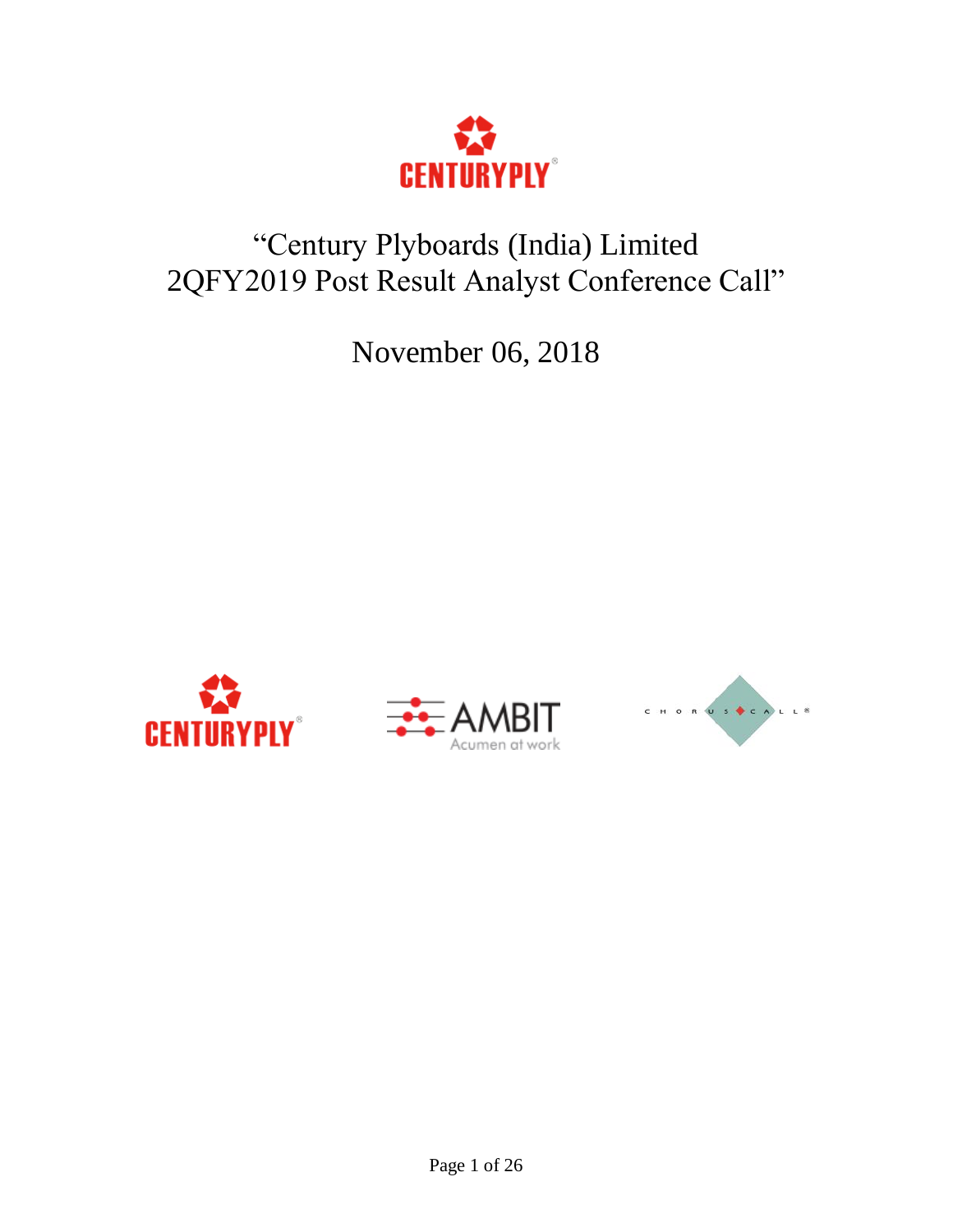

| <b>ANALYST:</b>    | <b>MR. RONIL DALAL - AMBIT CAPITAL</b>                                               |
|--------------------|--------------------------------------------------------------------------------------|
| <b>MANAGEMENT:</b> | MR. KESHAV BHAJANKA – EXECUTIVE                                                      |
|                    | <b>DIRECTOR - CENTURY PLYBOARDS (INDIA)</b>                                          |
|                    | <b>LIMITED</b>                                                                       |
|                    | MR. ARUN KUMAR JULASARIA - CHIEF                                                     |
|                    | <b>FINANCIAL OFFICER - CENTURY PLYBOARDS</b>                                         |
|                    | (INDIA) LIMITED                                                                      |
|                    | MR. ABHISHEK RATHI - DEPUTY GENERAL                                                  |
|                    | <b>MANAGER - CENTURY PLYBOARDS (INDIA)</b>                                           |
|                    | <b>LIMITED</b>                                                                       |
|                    | <b>MR. SANJAY AGARWAL - MANAGING DIRECTOR</b><br>- CENTURY PLYBOARDS (INDIA) LIMITED |
|                    |                                                                                      |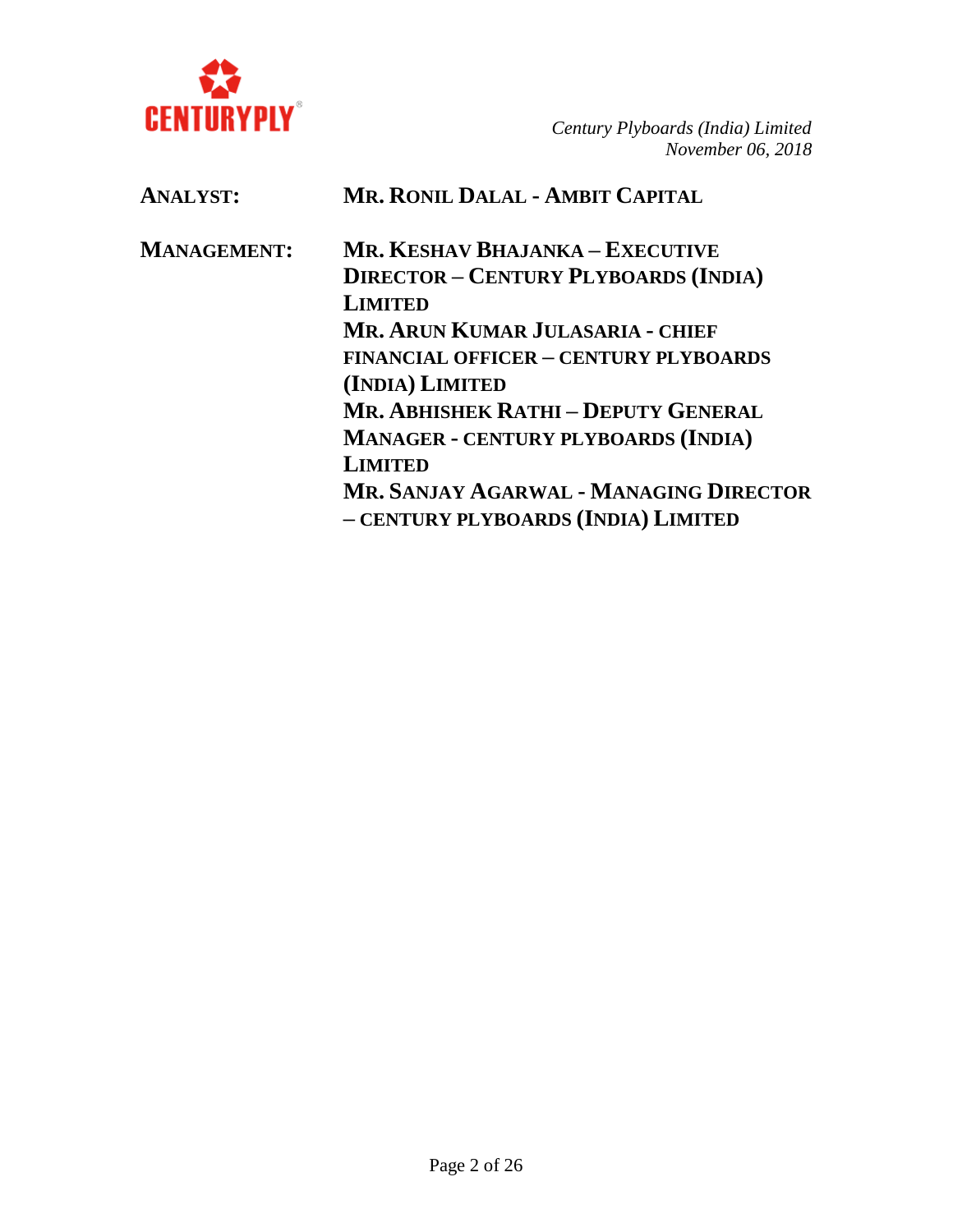

- **Moderator:** Ladies and gentlemen, good day, and welcome to Century Plyboards Limited 2QFY2019 Post-Result Analyst Conference Call hosted by Ambit Capital. As a reminder, all participant lines will be in the listen-only mode and there will be an opportunity for you to ask questions after the presentation concludes. Should you need assistance during the conference call, please signal an operator by pressing "\*"then "0" on your touchtone phone. Please note that this conference is being recorded. I now hand the conference over to Mr. Ronil Dalal from Ambit Capital. Thank you and over to you Sir!
- **Ronil Dalal:** Thank you. Good day ladies and gentlemen. On behalf of Ambit Capital, we welcome you all to the 2QFY2019 earnings call of Century Plyboards. We have with us Mr. Keshav Bhajanka – The Executive Director and Mr. Arun Kumar Julasaria – Chief Financial Officer of the company. Now I hand over the call to the management for their opening comments, post which we can set the floor open to question and answer. Thank you and over to you Sir!
- **Keshav Bhajanka:** Good afternoon friends. I am Keshav Bhajanka, the Executive Director of the company and me alongside Mr. Arun Julasaria, CFO have joined together and we would be welcoming you to today's call. Firstly, I would like to wish everybody a very Happy Deepavali and I would like Mr. Julasaria to take this.

#### **Arun Kumar Julasaria:** Good Afternoon Ladies and Gentlemen

First of all I will like to mention customary disclaimer that this con-call is just to discuss company's historical numbers and future outlook. In no way this should be construed as invitation to invest in the company.

Results for the quarter along-with detailed analysis is already mailed to you and also hosted on stock exchange and company websites. So I will not take much of your time and take you through only basic numbers and macros.

H1 to H1 last year overall net revenue including other operating income increased from 913.16 to 1101.7, with a growth of over 21%. Out of such 21% growth 14% growth came from MDF and balance from other businesses. Blended EBITDA margins declined marginally from 14.9% to 14.7%. EBIT margins increased from 12% to 12.7%. PBT declined marginally from 10.4% to 10.1%. PAT reduced from 8.1% to 7.6%

For Q2, On YOY basis overall net revenue including other operating incomes increased from 474.6 to 564.4, with a growth of 19%. Out of such 19% growth 13% growth came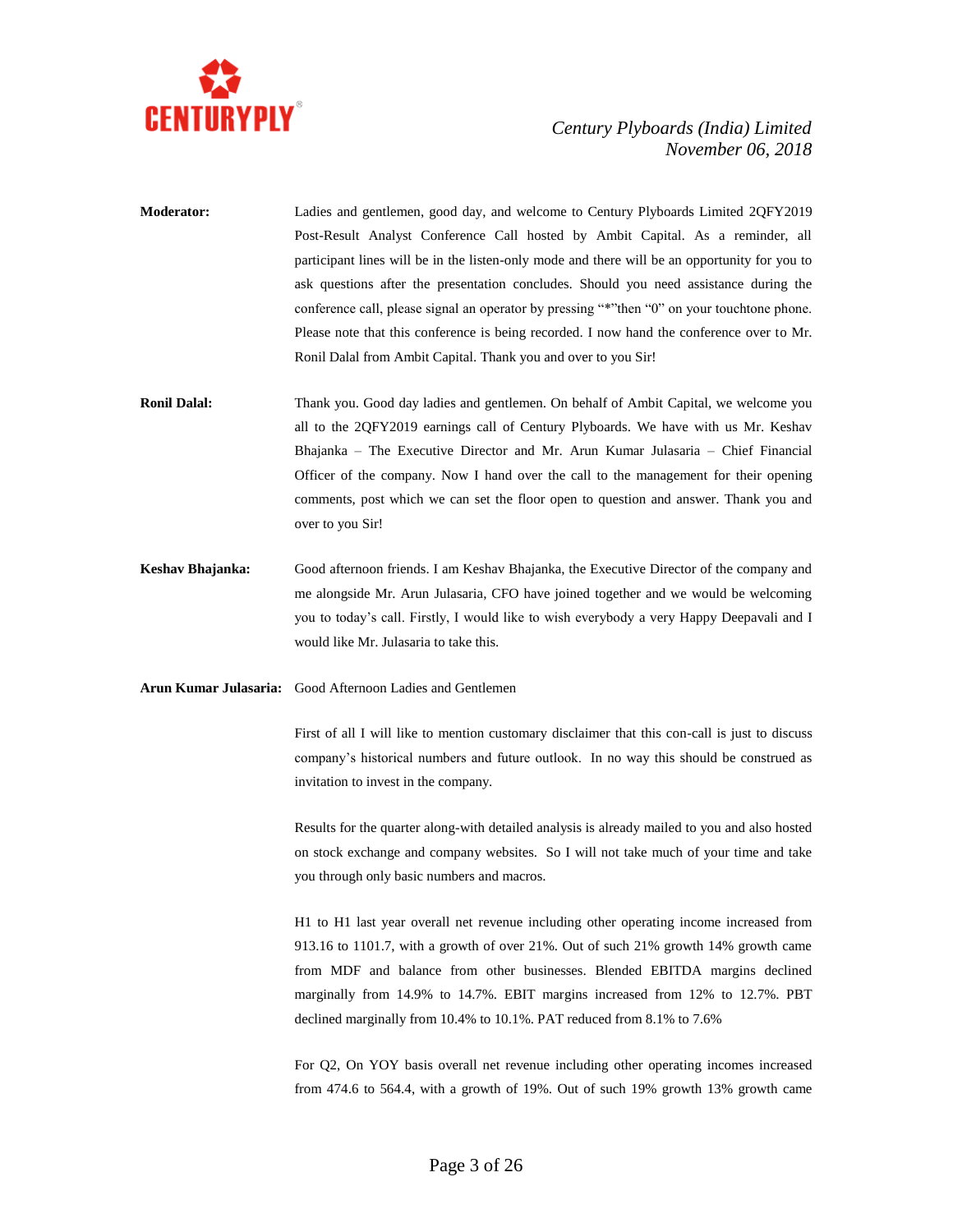

from MDF and balance from other businesses. Blended EBIDTA margins are now 13.3% compared to 15.7%. EBIT is now at 11.3% compared to 12.8%. PBT is now at 8.6% compared to 11.2%. PAT is now at 6.7% compared to 8.5%. Primary reason for lower profitability are increase of raw-material cost, which was to be fully passed on and adverse forex difference. The profit for the quarter is adversely impacted for adverse forex movement. During the quarter adverse impact on account of foreign exchange was 10.82. Out of such 10.82, 7.96 is taken as borrowing cost and balance 2.86 has impacted EBIDTA margins. Out of total 10.82, 4 is realised loss and balance 6.82 is mark to mark loss. In order to de-risk ourselves from forex adverse movements we are continuously reducing our foreign exchange exposure From INR equivalent 365 on  $31<sup>st</sup>$  March to 243 30<sup>th</sup> June & and now further to 209.45 on 30<sup>th</sup> Sep. Out of total exposure around 85% was in USD and balance mainly in EURO. As on date almost all of our exposure is hedged and we do not expect further loss on account of forex fluctuation.

With revamping of company's Assam unit tax rate is now 22% compared to 28 in Q1. Going forward tax rate will depend upon profitability mix arising out of ramping up production of MDF and Assam Unit but expected to remain lower than 28%.

Now to come to segments:

While the volume of Plywood for Q2 increased by 13% the value growth was 15% YOY basis. The difference is due to change in product mix. We are now focussing more on midsegment products where growth potential is better. Overall plywood segment is showing marginal growth because of substantially lower sale of commercial veneer, however. We expect to achieve 16% EBIDTA margins for plywood segment for whole year.

On YOY basis the value growth in Laminate division was flat and volume was slightly down for Q2. There was exceptional sale of Laminates in Q2 last year, owing to re-stocking on account of GST implementation from July17. Profit margins were under pressure primarily due to increase in raw-material cost, which is yet to be fully passed on. With ramp up of capacity and expected improvement in realisation we expect profitability of Laminate segment to improve from second half onward.

During H1, MDF unit has operated at 57% capacity. Reduced prices in the market have lowered the realisation and profitability in this segment. Another reason for lower sale was logistic problem arising out of apple season in Jammu, adjoining to our plant site. However now in October month we had record production of around 90% and sale also. If we can maintain same spree we expect 40-50% QoQ growth in Q3 which will improve EBIDTA margins from 6% to 15%.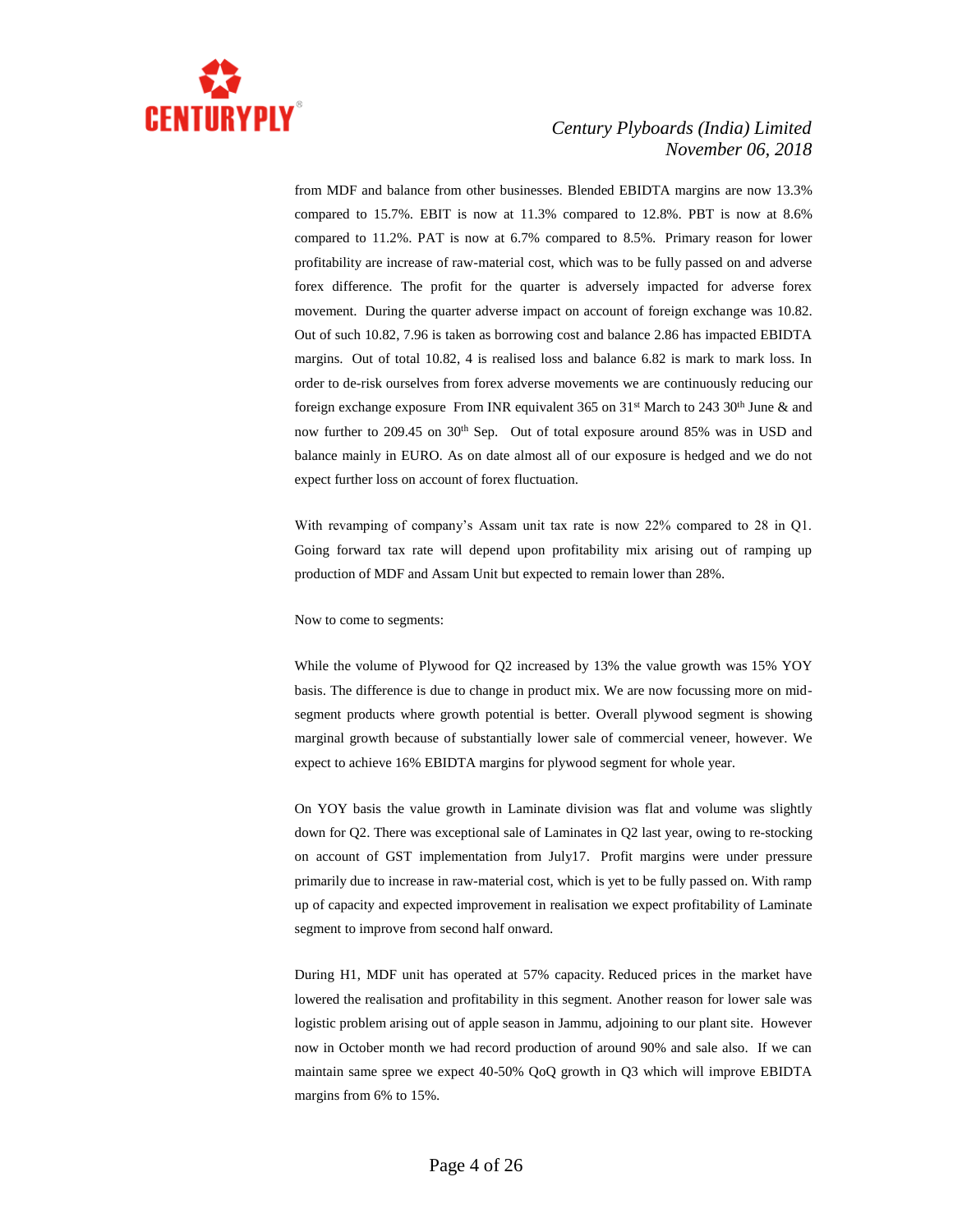

YOY basis Particle Board performance has improved with rise in top-line by 36% however EBIDTA margin were at 19% due to reduction in realisation. Here again we are focussing on getting market share rather than profitability. With Dollar appreciation import getting costlier we expect to improve realisation in Q3 and so also profitability.

In Logistic business we had stable operations and expect to remain stable.

The net worth of the company after making payment of dividend amounting 26.78 stood at 894.26.

On debt side, even after taking up major capex, company is still very low geared with long term debt/equity ratio of merely 0.23 against 2 accepted by Bankers. Interest cover was more than 4 times.

All the factors of blended working capital cycle has shown improvement but as payables has come down the working cycle is pegged at 72 days from 69 days. Payables mainly on account of foreign buyers credit has reduced from 8 days to 5 days, for de-risking company from foreign exchange risk

With these words I open this conference call for questions and answers. As promoters of the company are on call I will request you to focus more on quality questions. Queries related to numbers etc. can always be made to myself or Mr Rathi separately.

- **Moderator:** Thank you very much Sir. Ladies and gentlemen we will now begin the question and answer session. Ladies and gentlemen, we will wait for a moment while the question queue assembles. The first question is from the line of Chirag Shah from CLSA. Please go ahead.
- **Chirag Shah:** My question is on the MDF business, we saw the numbers of one of your competition as well on MDF, just wanted your thoughts on what is happening here in terms of the significant price erosion that we are seeing in the market especially in the context of rupee deprecation, which ideally should be beneficial for MDF given that prices are Dollar denominated in India?
- **Sanjay Agarwal:** As far as MDF pricing is concerned we all know that there is an overcapacity so even if the Dollar appreciating and rupee is depreciating so there might be some benefit probably we will do it in South India, but otherwise there is a fierce competition and I think the prices have come to its lowest level now. I do not think anybody can further afford to reduces prices and what I have seen in the last about a month's time is that the reduction is to the tune of may be 0.5% or 1% that is what people have to come now. Otherwise, earlier people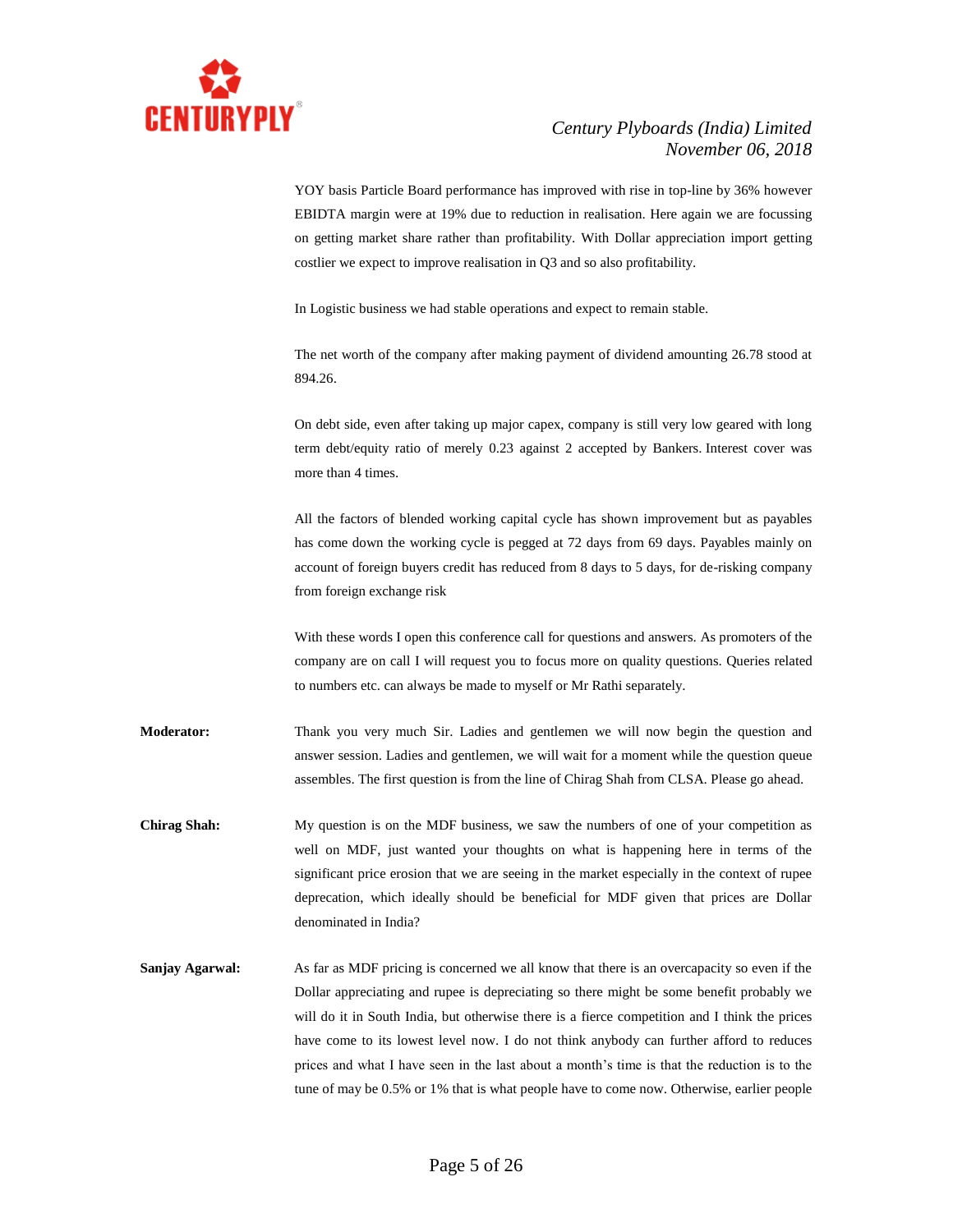

used to reduce by 5% or 3% at that time, so I think the reduction gain is now at the finishing line and it will become stable. After that now it will be your servicing, your quality and all that and I really do not see prices increasing very soon, but in the next two to three to four months, easily I expect a very good time for us because last month also we have done very well in October month. In November also we are expecting it to be very good, so I do not still have my competitor's numbers for the month of October we have shared it now. We have seen the three months that are not good, we all can see, but I do not know what they have done in October. I will know very soon. Pricing issue I do not think now further will be there.

- **Chirag Shah:** Sure, but Sanjay given the fact that there are still a lot of new MDF capacities coming on stream do you structurally see over the next over two or three years ROCEs is getting maintained at the current levels or there is further pricing in MDF?
- **Sanjay Agarwal:** There are not people coming up anymore because Green has already started their plant about three to four months back and Action also capacity is already started. They have added more than six months back. Both are operational. Apart from that there may be one or two small 150 cubic meter or so coming in, so they already sell at least 15% cheaper. There are companies in South and North, which are selling 10% to 15% cheaper to us, so they are classified into a very different strata of MDF, so I do think maybe bother for them, but at least Action, Green and Century three of us or anybody else in this business I do not think anybody is coming in branded segment and I do not think anybody in the branded segment is adding up more capacity. I believe that in coming year to a year and a half, by the time we end the next calendar year, I think the capacity to be consumed and we will have a much better market and in the meantime also I do not say that we will make losses. I rather believe that this quarter, I think Century MDF will be doing much, much better than what we have performed in the Q2.

**Chirag Shah:** Understand, so you are essentially saying that the peak pricing pressure in MDF is behind?

**Sanjay Agarwal:** I think so yes because there is not much of a space left now and there is also no space from imports also where imports are totally gone otherwise there was earlier because our prices were high, our prices have also gone down so import now cannot compete at all, so from area of North India or Central India where we sell about 80% of our produce.

**Chirag Shah:** With lot of these large capacities coming on stream are there any raw material sourcing issues that people are facing?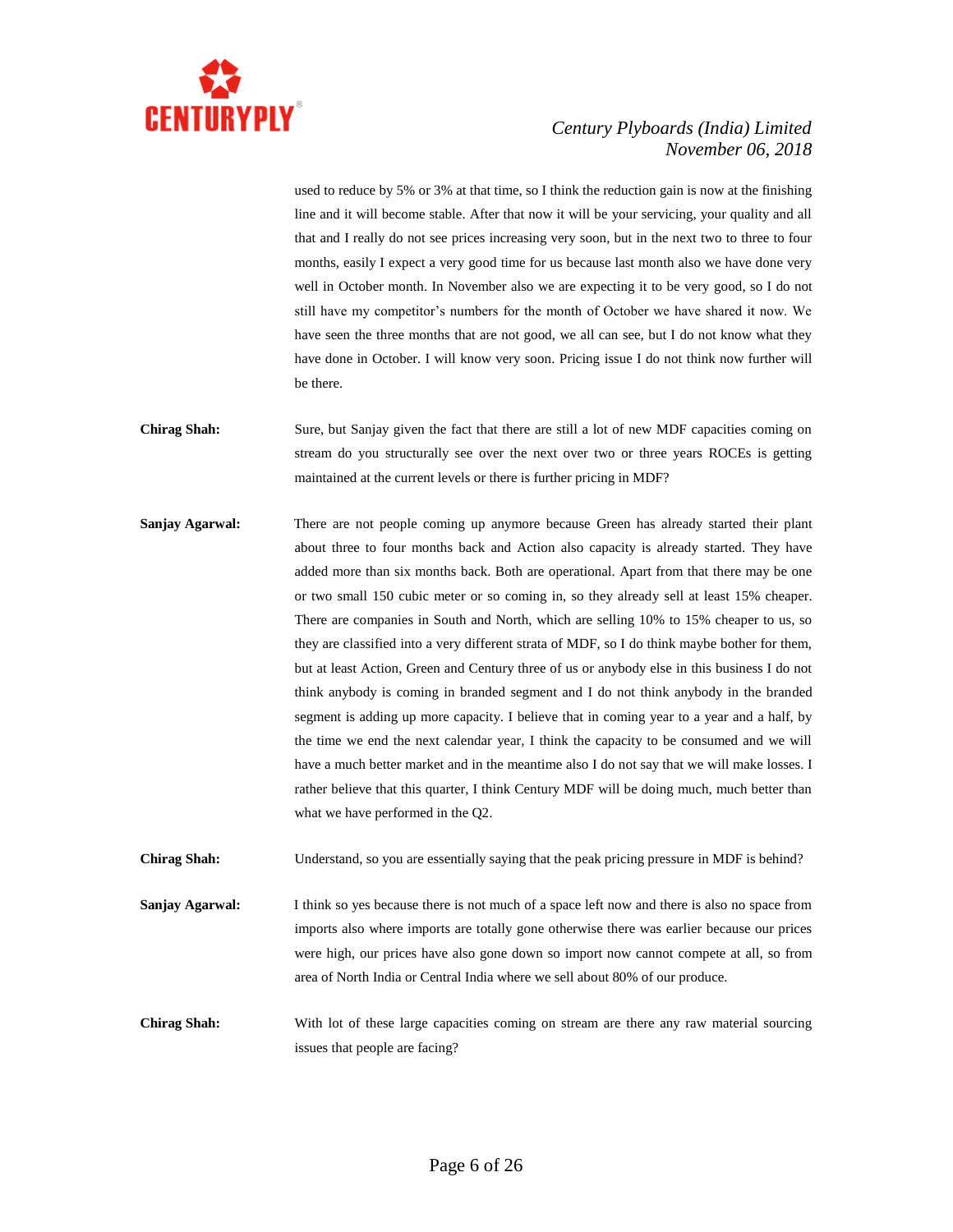

- **Sanjay Agarwal:** Large capacities if you look at North India only Action has come up with this 500 to 600 cubic meter so that is not a problem at all and as far as Green is concerned definitely South India so that in no ways competing with our raw material. We are in Northern India actually and I do not fear about any other large capacity coming in, so this 100 to 200 cubic meter plants it will make no difference to us.
- **Chirag Shah:** Understand and one last question Sir on MDF our expansion plan is now on hold or do we still plan to go ahead with the expansion?
- **Sanjay Agarwal:** We had applied for certain licenses. That is already on. We are pursuing them, but for the moment nothing is absolutely decided
- **Chirag Shah:** Thank you very much Sir. Thank you.
- **Moderator:** Thank you. The next question is from the line of Sriram Rajaram from Sundaram Mutual Fund. Please go ahead.
- **Sriram Rajaram:** Thank you for the opportunity Sir. Sir you were mentioning that the laminate margins could go up from say 8% to 15% could you just elaborate on that front because just want to understand what is causing the pain? Is it because that we are operating at a lesser capacity? Is that what will push up the margins clearly there is domestic laminates are facing pressure, so just want your outlook on that front and on the MDF fronts why is that we have reported a lesser margins this quarter and is it only due to the realization parts so on the laminate and MDF just brief us on the margin impact and apart from that Sir I want to know that the capex coming up for the plywood division, which is about Rs.32 Crores how much would be the incremental capacity?
- **Keshav Bhajanka:** This is Keshav. I would like to take the question on laminates. In laminates we have not said it will not go up to 15%. What we are saying is that margins will definitely increase. The primary reason behind the fall in margins is that there has been a steep rise in the phenol prices and all, which is a major constituent to our raw material cost. Now phenol is directly linked to crude prices and as crude prices shot up, the cost of phenol increased dramatically. Having said that we have taken price corrections and we have increased our prices from the 1<sup>st</sup> so I think this quarter we will definitely be looking at a higher EBITDA margin, but at the same time, we are not looking at a 15% margin. We were looking at closer to 12% margin.
- **Sriram Rajaram:** Sir how much is the price increase that has been taken Sir?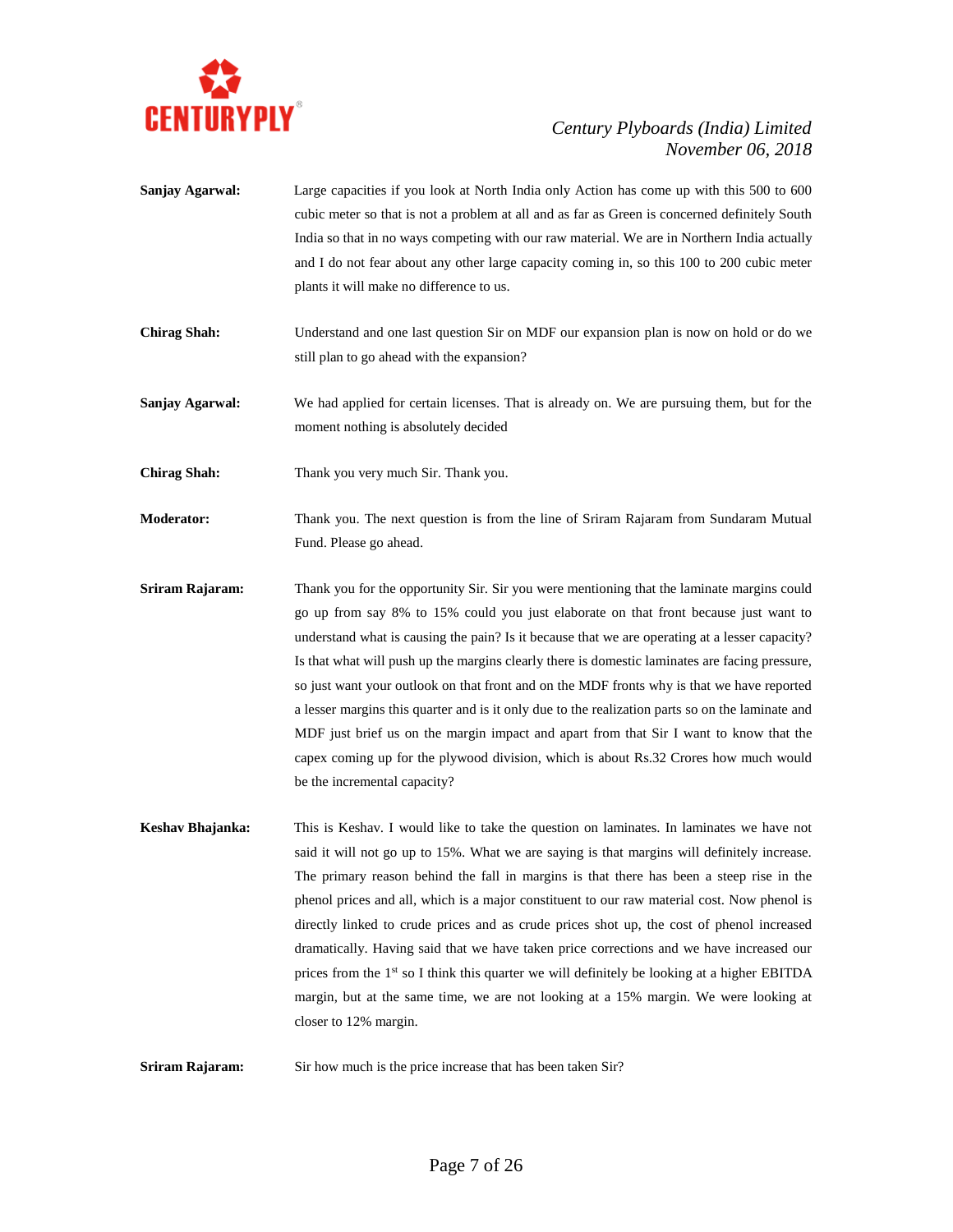

| Keshav Bhajanka: | $3.5\%$ .                                                                                                                                                                                                                                                                                                                                                                                                                                                                                                                                                                                                |
|------------------|----------------------------------------------------------------------------------------------------------------------------------------------------------------------------------------------------------------------------------------------------------------------------------------------------------------------------------------------------------------------------------------------------------------------------------------------------------------------------------------------------------------------------------------------------------------------------------------------------------|
| Sriram Rajaram:  | 3.5% and it is accepted in the trade channels?                                                                                                                                                                                                                                                                                                                                                                                                                                                                                                                                                           |
| Keshav Bhajanka: | It is still very early to say because like I told it was on November 1, but I do not see there is<br>an issue in passing this on because most of our major competition has also either taken a<br>price increase or has announced that they will be taking a price increase.                                                                                                                                                                                                                                                                                                                             |
| Sriram Rajaram:  | Sir could you also specify the capacity utilization for H2 how it will be for laminates?                                                                                                                                                                                                                                                                                                                                                                                                                                                                                                                 |
| Keshav Bhajanka: | Laminates should improve. Last quarter we had mentioned was a little different because the<br>base was very high. Last year we had an exceptional quarter and as you know last year Q1<br>there was destocking and Q2 was restocking as far as laminates was concerned. Now I think<br>you will see a far more steady performance and definitely you will see volume going up<br>quarter-on-quarter.                                                                                                                                                                                                     |
| Sriram Rajaram:  | Fine Sir on the MDF front?                                                                                                                                                                                                                                                                                                                                                                                                                                                                                                                                                                               |
| Sanjay Agarwal:  | What was your question on MDF?                                                                                                                                                                                                                                                                                                                                                                                                                                                                                                                                                                           |
| Sriram Rajaram:  | MDF margins have taken a hit right this quarter, so just elaborate? Is it because of only the<br>realization or anything else coming into play?                                                                                                                                                                                                                                                                                                                                                                                                                                                          |
| Keshav Bhajanka: | I will take that. Capacity realization last quarter was low and there was pressure because<br>there was a lot of additional capacity that came. Also there was price competition like MD<br>also specified. Having said that now we have seen the end of price competition. I will not<br>say the end, but we are seeing a gradual reduction in the quantum of price drops, so I do<br>think anybody is going to be taking further price cuts. As such, I do believe that this quarter<br>onwards, our volumes are looking far better than last quarter. We should see a higher<br><b>EBITDA</b> factor. |
| Sriram Rajaram:  | You are saying we will do better than Q2 as far as the margins?                                                                                                                                                                                                                                                                                                                                                                                                                                                                                                                                          |
| Keshav Bhajanka: | Exactly.                                                                                                                                                                                                                                                                                                                                                                                                                                                                                                                                                                                                 |
| Sriram Rajaram:  | For MDF?                                                                                                                                                                                                                                                                                                                                                                                                                                                                                                                                                                                                 |
| Keshav Bhajanka: | Definitely. If you look at October, October was the highest ever month for MDF and as<br>volumes increase, the EBITDA margins are going to keep up.                                                                                                                                                                                                                                                                                                                                                                                                                                                      |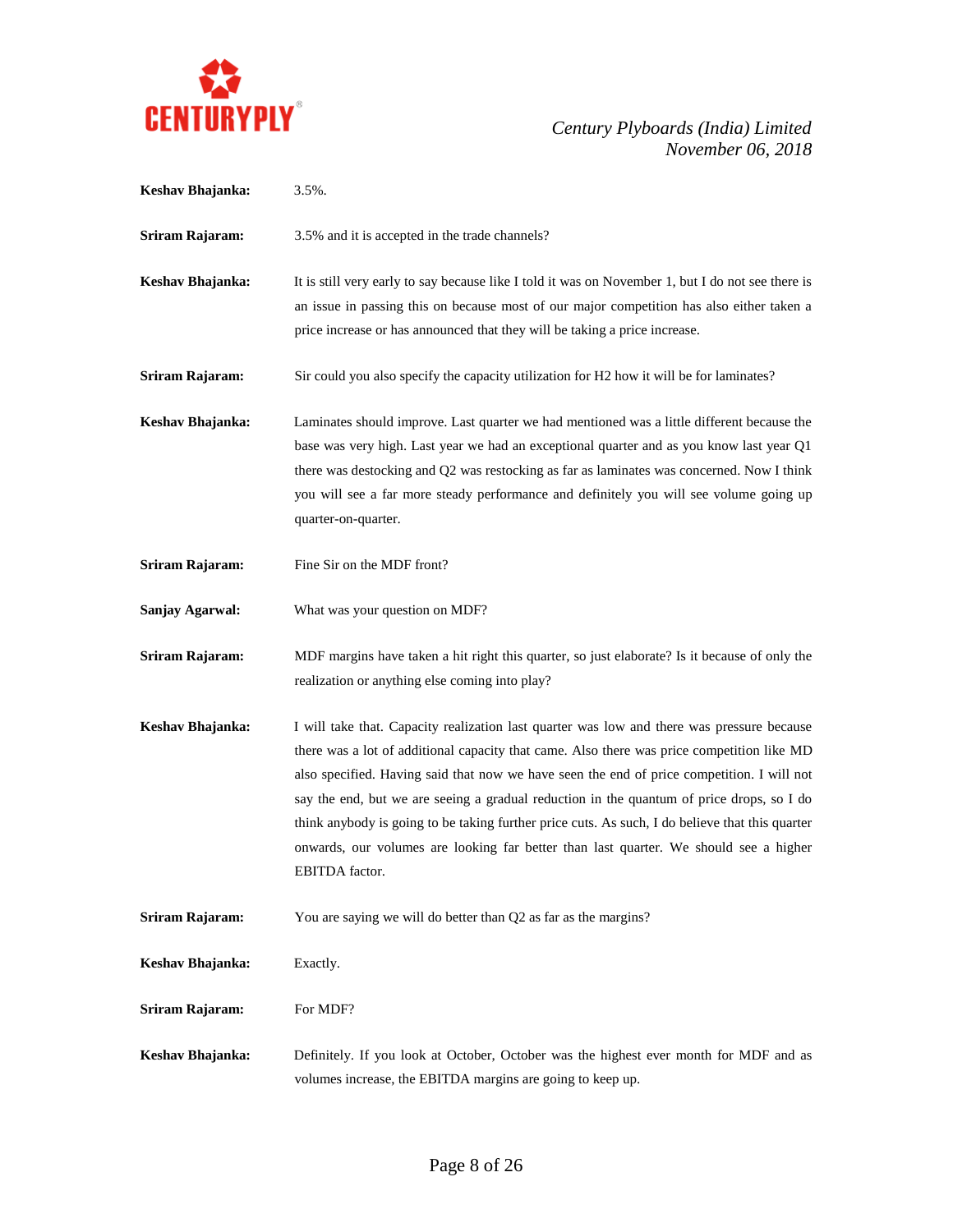

- **Sriram Rajaram:** Fine Sir and Sir what will be the utilization for H2 if you can just put some number to it MDF we will be operating at?
- **Sanjay Agarwal:** We will be 80% plus. What was your question regarding the plywood value capacity utilization. We are adding phased capacity adjusting to our MDF plant. In fact, for MDF plant, we are procuring timber on a yearly basis. In that timber, there is high dia timber also that gets used for plywood. Right now we are using that also for making MDF, so we have been making reasonable price plywood in Punjab and that capacity will ramp up gradually so the main purpose of setting up that plywood unit adjoining to MDF is to use the timber coming out of timber meant for plywood and then using the wastage of plywood for making MDF.
- **Sriram Rajaram:** Fine Sir and on the capacity addition from Sir plywood?

**Sanjay Agarwal:** Capacity addition, we can make around 50000 cubic meter here.

- **Sriram Rajaram:** 50000 cubic meter here and Sir on the solar panel project, which we are doing any visible benefit that we could see at least in the FY2020 because what is your sense Sir?
- **Keshav Bhajanka:** Definitely. We will definitely see a better foot in FY2020. I think in terms of EBITDA it is going to really contribute and overall I think that the scope for solar was quite good and I think we now fed up close to 5 megawatts, and we are going to see a substantial improvement in our energy cost this year.

**Sriram Rajaram:** Fine Sir. Thank you so much Sir. I will join in the queue.

**Moderator:** Thank you. The next question is from the line of Shrenik Bachhawat from JM Financial. Please go ahead.

**Shrenik Bachhawat:** Sir could you please help me with the margin guidance for MDF in FY2019 and FY2020?

**Sanjay Agarwal:** Margin guidance will depend upon capacity utilization. We are hopeful that we will be able to operate at least at 80% capacity utilization and at 80% we should end up with 16% EBITDA margin at current price levels.

- **Shrenik Bachhawat:** Sir what was the capacity utilization in 2Q FY2019 and currently for MDF?
- **Sanjay Agarwal:** In H1, we had the capacity utilization of 57% only. In Q1, it was around 63%, so you can say we are running at around 60% now and the next half of the year it is going to improve to at least to 80%. For the whole year we can say we will operate at 70% now against 80%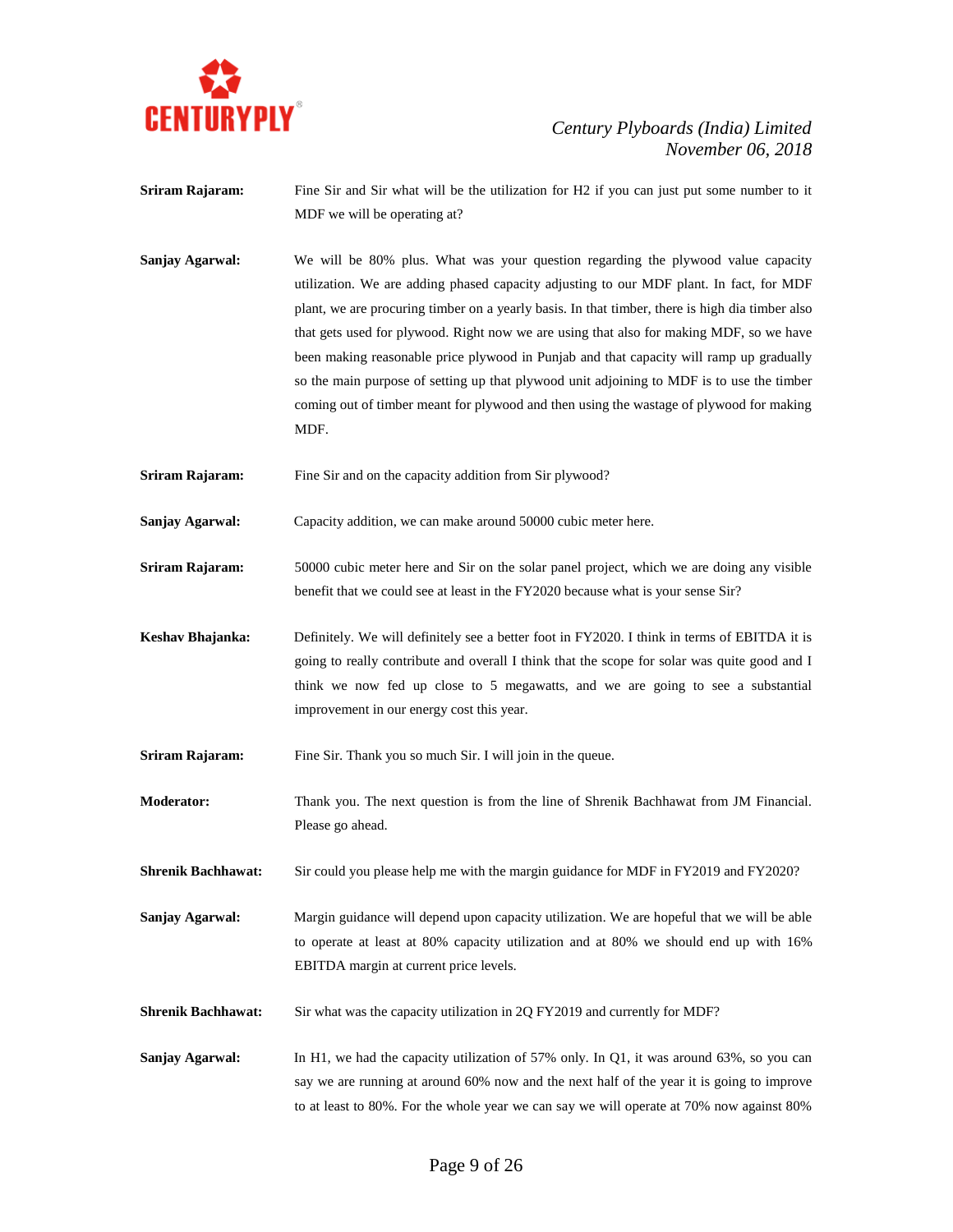

we planned, but in FY2019-20 we should be operating at 80% because the demand for MDF is rising quite rapidly in fact. The growth is 25% to 30% year-on-year, so whatever excess capacity now you can see in the market that will be absorbed within coming three to four quarters.

**Shrenik Bachhawat:** Sir as I am seeing the realization has dropped by around 4% in MDF QoQ so in 2Q have you taken any price cut in MDF?

**Arun Kumar Julasaria:** I think about this Q2 I think everybody has taken a price cut of about 3% to 4% to 4.5% so that will be certainly visible and now I think that has come to standstill because two new capacities came into production one was extra 600 cubic meters and another 1100 cubic meter of Green. I feel that we have advantage because we have not gone for any further expansion in the same markets with double the capacity in each one of them will not be able to actually expand their capacity utilization so much as much as we can even if I grow just 20% of my sales is good enough to cross 80% of my utilization actually, so that is how looking into my data of October we feel that we will be able to achieve an 80% utilization with Q3 actually.

**Shrenik Bachhawat:** Thank you so much. I am done with my questions.

**Moderator:** Thank you. The next question is from the line of Madhav Marda from Fidelity Investments. Please go ahead.

- **Madhav Marda:** Sir just on the MDF wanted to understand what is the typical lead time to set up a new capacity and what is the minimum economic size to put up a plant not just for us, but if any smaller player wants to come in at what minimum size will make sense to put a plant in this industry?
- **Keshav Bhajanka:** With regards to your question you see the MDF I think have established a faster capacity in the country where capacity is established within 16 months, but taking into account the geographical challenges, etc., I think once we have procured the line we can set up a plant well within 14 months, so that is the sort of duration. Having said that the minimum economic size for a continuous line will be 500 cubic meter plus. There are smaller capacities that are coming in now. Those are multi daylight machines. The major disadvantages of multi day light is that you will have at least 7% to 8% higher wastage, so long term I do not think that makes economic sense, but even people are bringing in smaller sizes because in China people are now moving to continuous lines and all the smaller units that are there in China are now up for sale, so people are bringing those down in very cheap values and they are thinking that MDF is going to give them good return, but with a 7% to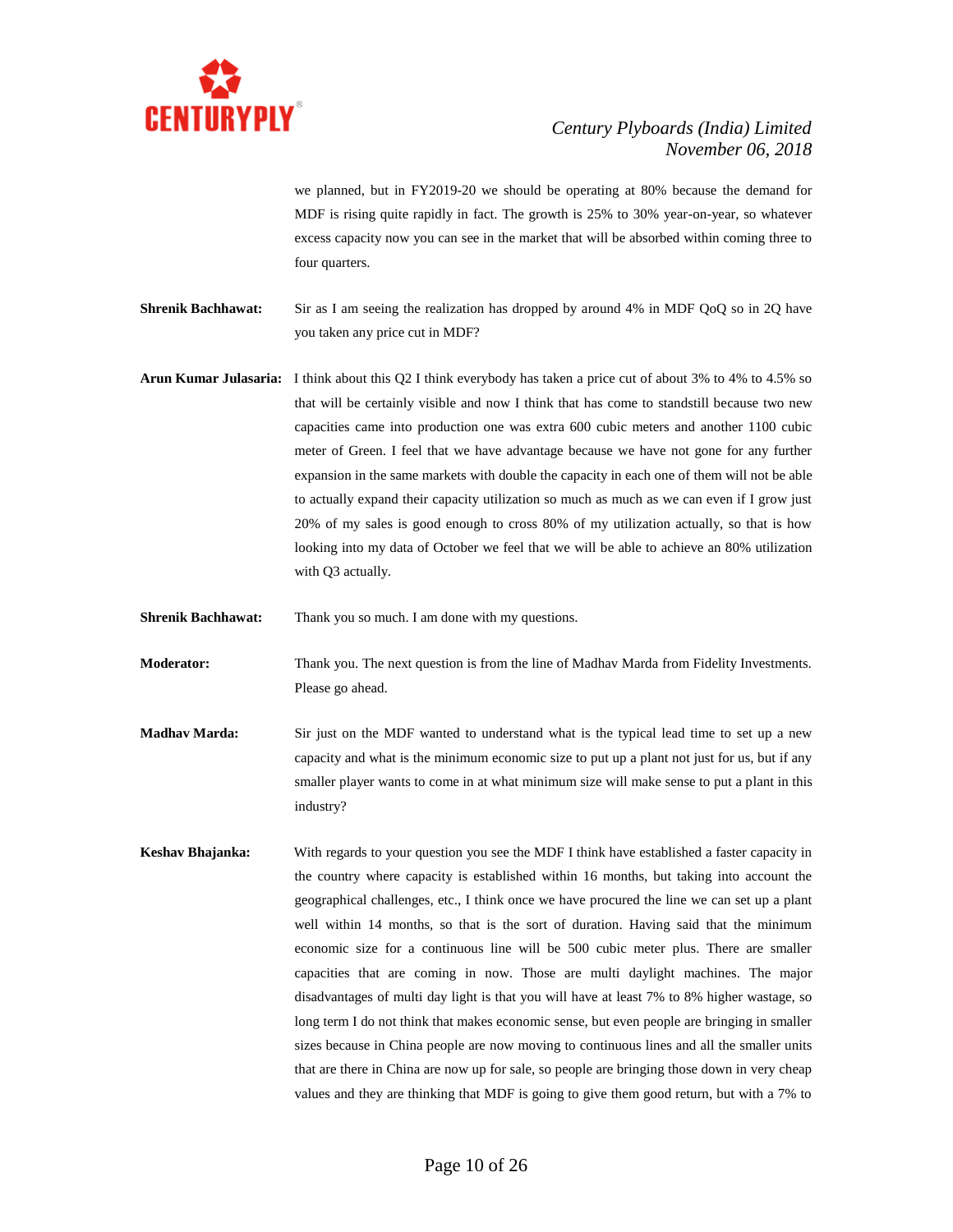

8% cost disadvantage, I do not think it is a very suitable solution. Here again zero debt is from the day you have land in your hand.

- **Madhav Marda:** Got it and on the plywood side what would be the margins that we can expect with the mid segment plywood for scaling up for us compared to the premium segment? Can it sustain at the 16% to 17% levels that we are seeing totally?
- **Sanjay Agarwal:** Yes, in plywood segment we shall be able to achieve around 16% EBITDA margins for the whole year.

**Madhav Marda:** Great. Thank you so much.

**Moderator:** Thank you. The next question is from the line of Nehal Shah from ICICI Securities. Please go ahead.

- **Nehal Shah:** Thanks for the opportunity. Sir one thing in plywood on commercial veneers as to how much veneer is till probably expected to remain because we have been consistently seeing volume degrowth as well as realization degrowth, which is actually pulling down the growth and the realization for the plywood segment if you can just throw some light on that?
- **Keshav Bhajanka:** With regards to commercial veneer as you know current Myanmar we are not operating or we are operating at minimal capacities. In Laos, we are not operating at all as there is a ban on their exports, so because of this the Keruing is down and this looks likely to continue until we have a positive result on Laos, so I think in the near term we are not looking much of an increase in terms of the commercial that we will use. Having said that we have substituted our own consumption to a far cheaper species of timber, as you are aware, since we are importing Okume from Africa our cost of sourcing has actually gone down, so this is an advantage to us as well.
- Nehal Shah: Have we completely shifted to Okume or we are still relying on veneer?

**Keshav Bhajanka:** In certain grades of plywood, we have converted, not in all.

**Nehal Shah:** Sir what is the mix currently in face veneer in species what is Okume and how much is PQ?

- **Keshav Bhajanka:** I think Okume will be close to 50%.
- Nehal Shah: And the balance should be PQ?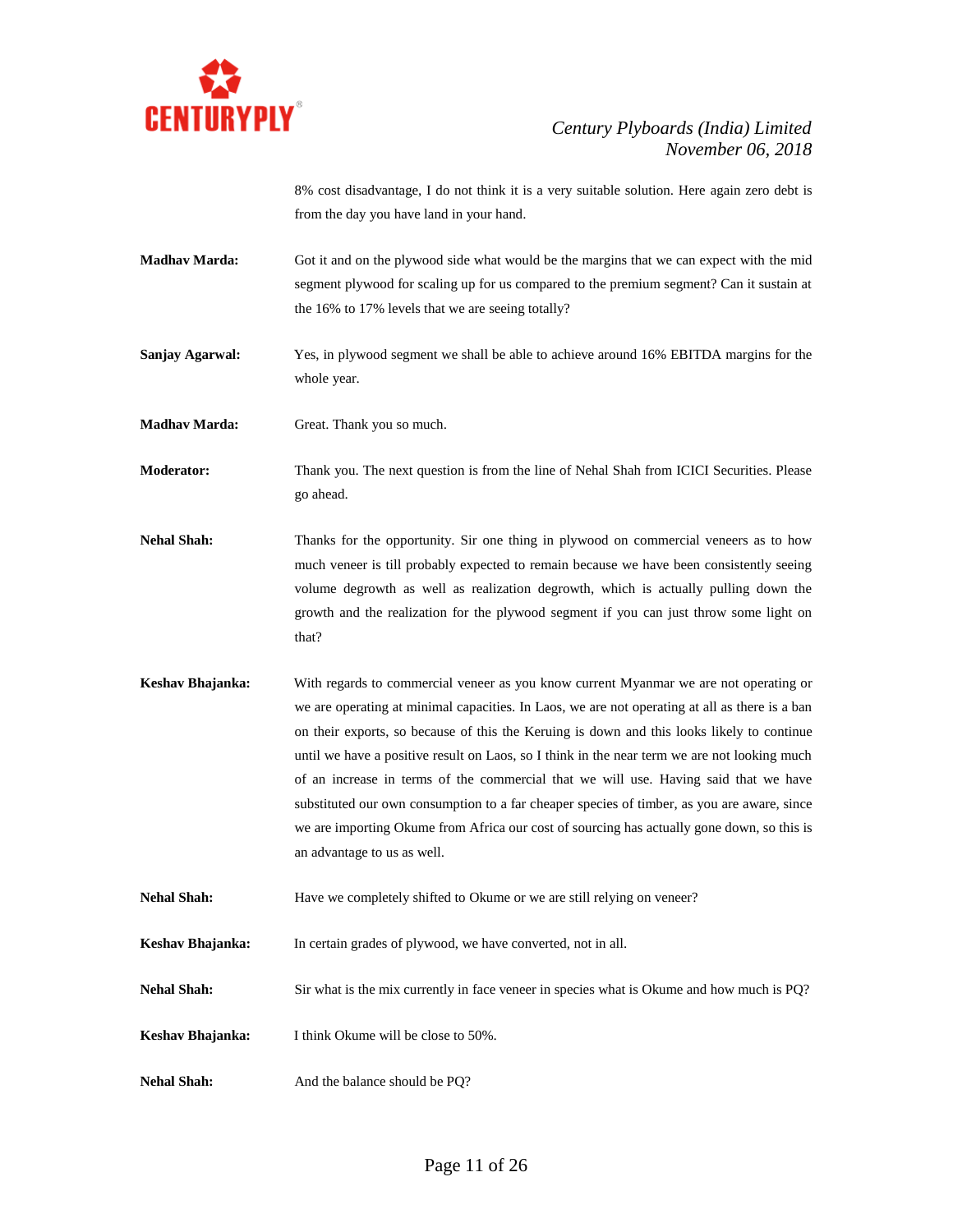

**Sanjay Agarwal:** Still Gurjan is also continuing. Some expense we have coming in from Myanmar some small quantities coming in and we have some stocks also so our main prime material is only with either Gurjan or PQ. The rest of the things we are converting it into Okume.

**Nehal Shah:** Sir what would be the mix between a premium and commercial grade in Q2?

- **Sanjay Agarwal:** I think about out of the 35 lakhs or 40 lakhs, I think about 50% is premium material and the rest of it is either standing for the bond, there are many different, different varieties we had. We see that future going in future actually we are seeing growth. We thought that our premium will not grow, but then to our surprise also the premium is growing as good as our the second brands and the third brand also along with it because now with the second and third brand we are able to reach out to smaller places where even in small places there are people who want to buy our premium plywood, so we are getting that growth in our premium plywood also.
- **Nehal Shah:** What kind of growth looks sustainable in plywood say how would FY2020 be looking as of now?
- **Sanjay Agarwal:** With the kind of efforts we are making and segment we have entered with 710 in the base, 710 excluding, I think our volume growth is about 15% in Q2, so I think this 15% will continue in Q3 and Q4. It is good enough, but next year in the next financial year actually I expect this to reach around 18, 19, 20 or something like that because our other efforts also are really helping us. We are building up very well, but yes it is taking time and you all must have heard about the RFID thing that the government has come up with a new idea of RFID where they installing this RFID sensor into every truck, so if a truck is passing through highways or roads there will be sensors which will sense the truck and the truck number will automatically be sent to the computer and the computer will now find out whether an e-way bill has been issued for that or not. If an e-way bill has not been issued then they will send out, they will alert the flying squad and the flying squad will go and interrupt the truck, so we see in the next one-year to one and a half year it may take oneand-a-half year to two year also make the implement across the country, but it is going to change the scenario for business in India actually if it is successful. They only invented in Uttarakhand.

Nehal Shah: And Sir was there any loss of business because of trucker strike and Kerala floods in Q2?

**Keshav Bhajanka:** In small, small parts, it has not seen in overall if we really do not see, so but yes there was loss of business in Kerala and the trucker strike yes even my September numbers were little lower than what it could have been especially for MDF, because North India had a huge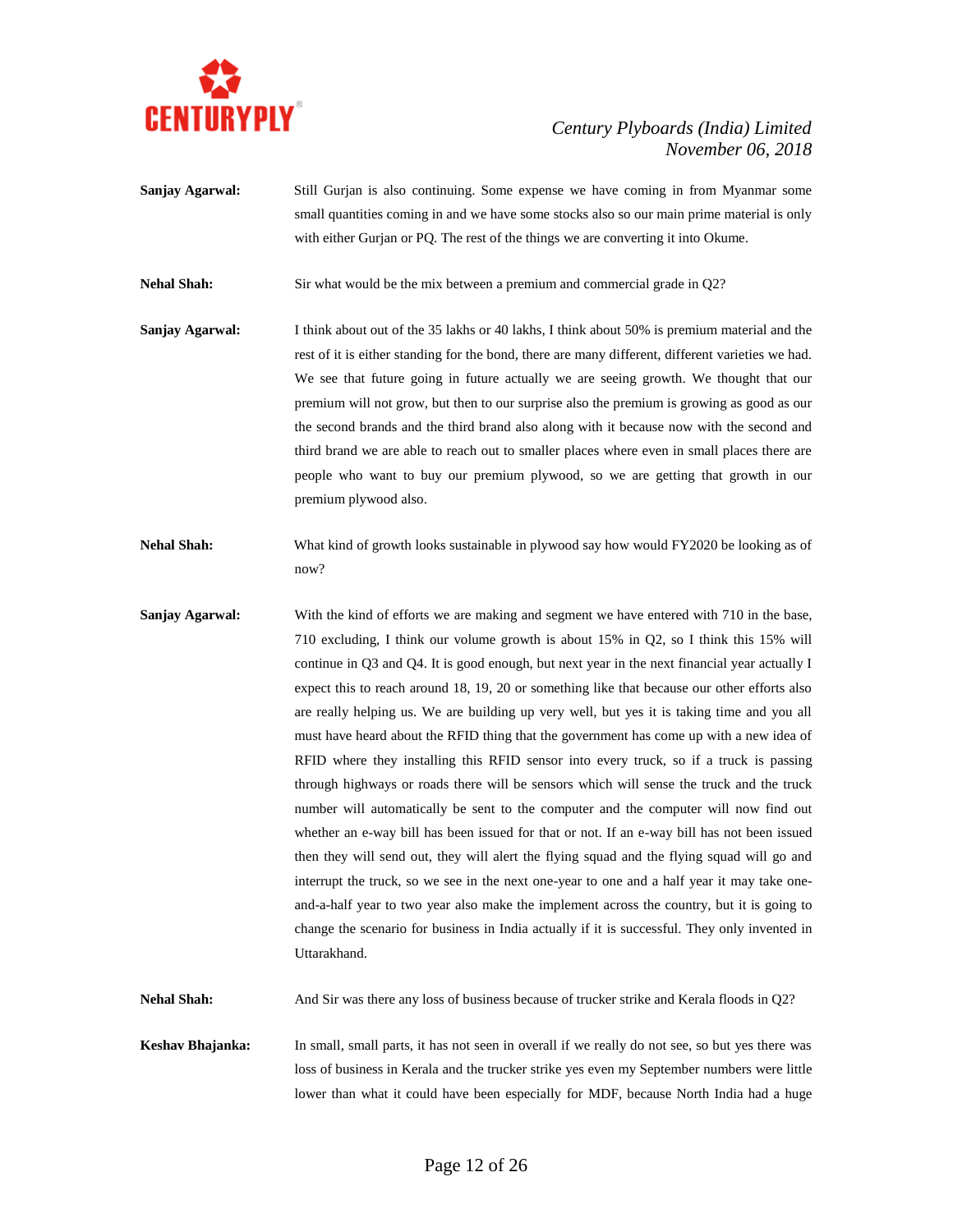

issue of trucks, but all those are into in India we have all those problems always either Diwali or Eid or Holi or something else.

- Nehal Shah: Thank you Sir. I will come back in the queue.
- **Moderator**: Thank you. The next question is from the line of Priyanka Mehta an Individual Investor. Please go ahead.
- **Priyanka Mehta**: Good afternoon. Could you help me out with which prices of plywood and laminated mention in the investor presentation and would they include GST?
- **Sanjay Agarwal:** The is net of GST.
- **Priyanka Mehta:** And these prices ex-factory price?
- **Keshav Bhajanka:** Pardon.
- **Priyanka Mehta:** Are the prices ex-factory?
- **Sanjay Agarwal:** Prices are either ex-factory or our godown because we have got 33 godown, the prices on either ex-factory.
- **Priyanka Mehta:** Could you explain the supply chain for plywood?
- **Sanjay Agarwal:** We have owned six factories then we have owned 30 godown or warehouses, so goods is factory to the nearest godown and from there it will distribute it to our dealers and from dealers sometime to sub-dealers and to customers directly, so that it precisely supply chain.
- **Moderator**: Thank you. The next question is from the line of Nikhil Vaishnav from VD Investments. Please go ahead.
- **Nikhil Vaishnav**: Thanks for the opportunity. My first question is related to particleboard. Our EBITDA margin has decreased year-on-year why it has decreased can you explain these?
- **Arun Kumar Julasaria:** EBITDA margins in particleboard are reduced because of lower average realization whereas as I said in my opening remarks we are focusing now more on gaining market share larger than on profitability. So that is the precise reason for reduction of EBITDA margins in particleboard, but now particleboard prices are also compared with export price, now with dollar strengthening, we are taking price rise again and EBITDA margins are supposed to improve from Q3 onward in particleboard.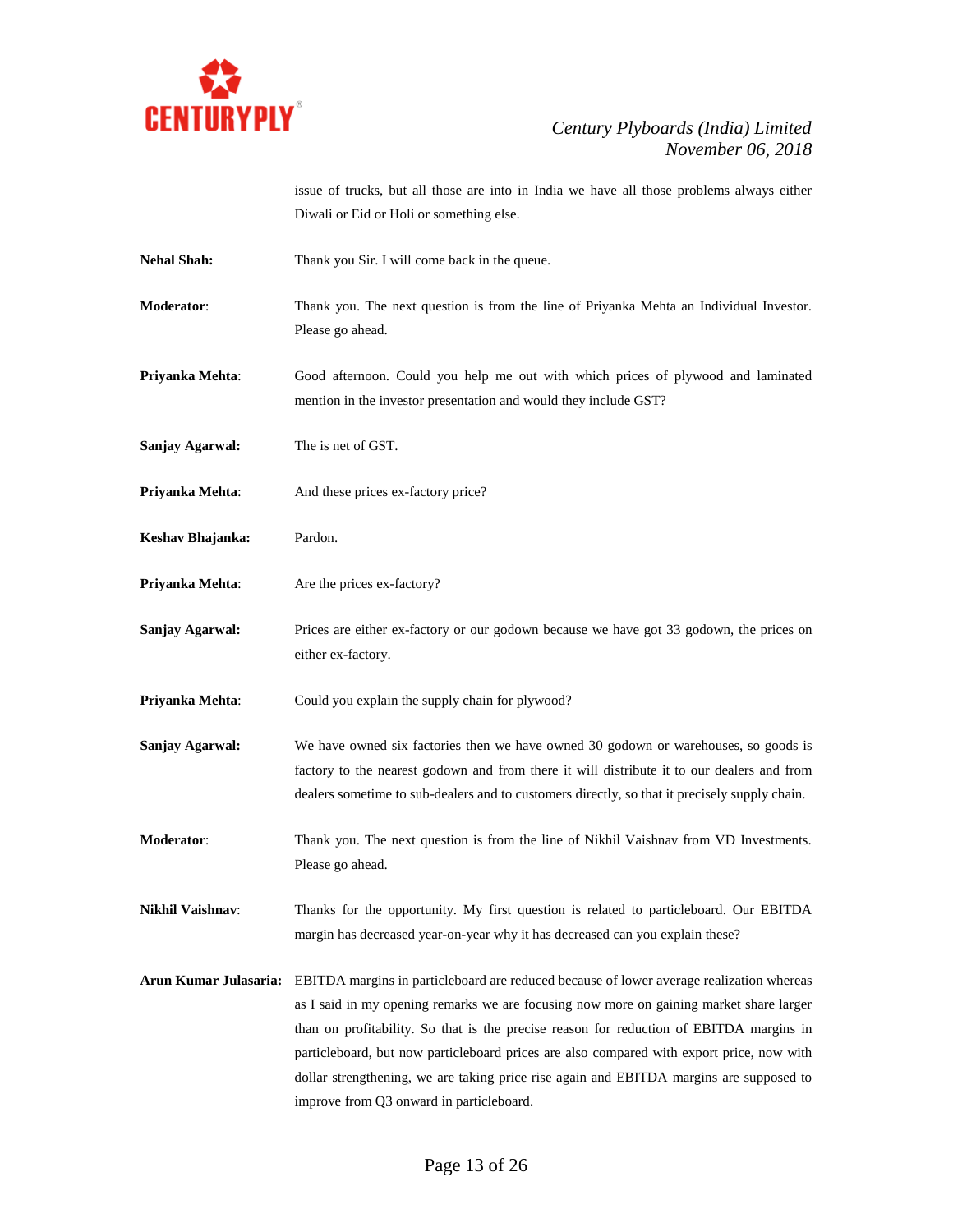

- **Keshav Bhajanka:** We are having 100% plus capacity utilization as we are taking a price increase within this quarter itself nothing EBITDA margin will definitely go up, so the strategy that we had adopted to make sure that we had good environmental market today, we have the right position in fact we are in a position where we are dealing with cash flows that we are achieving good deals so that is a very advantage position, going forward our EBITDA will definitely increase.
- **Nikhil Vaishnav:** In laminate front, the raw material price pressure will continue and will affect the margin in second half?

**Keshav Bhajanka:** I am sorry I could not get you, could you just repeat that?

- **Nikhil Vaishnav:** In laminates side our raw material price has increased, so do you see the raw material prices pressure will continue and will affect the margin in second half of FY2019?
- **Keshav Bhajanka:** Still now whatever raw material pressure was there, we have been able to pass that onto the market. Our latest price increase was taken on November 1, so I definitely see that the second half of the year, our EBITDA margin should be higher than the last quarter. Having said that if there is further increase in raw material cost, which does not look to be the case at the moment, we will definitely relook and we might be take a further price increase.
- **Nikhil Vaishnav:** Any update on antidumping duty?
- **Keshav Bhajanka:** Antidumping duty on laminate. There is no antidumping duty on laminate. In laminate, India is actually a net exporter, so there is not too much of cost.
- **Nikhil Vaishnav:** In overall like in plywood or in other products like in last quarter it was mentioned that it is still going on, so I just?
- **Arun Kumar Julasaria:** MDF is only item in which there is some antidumping duty from few of the countries that also not available on all the country. We are trying to work with the government to impose duty on all the countries, so this is I think once done for five years or six years it is done, so there is a protection available to us and it is available for next two years. There is no antidumping duty on either plywood or laminates.
- **Moderator:** Thank you. The next question is from the line of Jatin Nayak from ICICI Prudential Mutual Fund. Please go ahead.
- **Jatin Nayak:** Sir. Are we currently supplying our MDF in the southern market as well?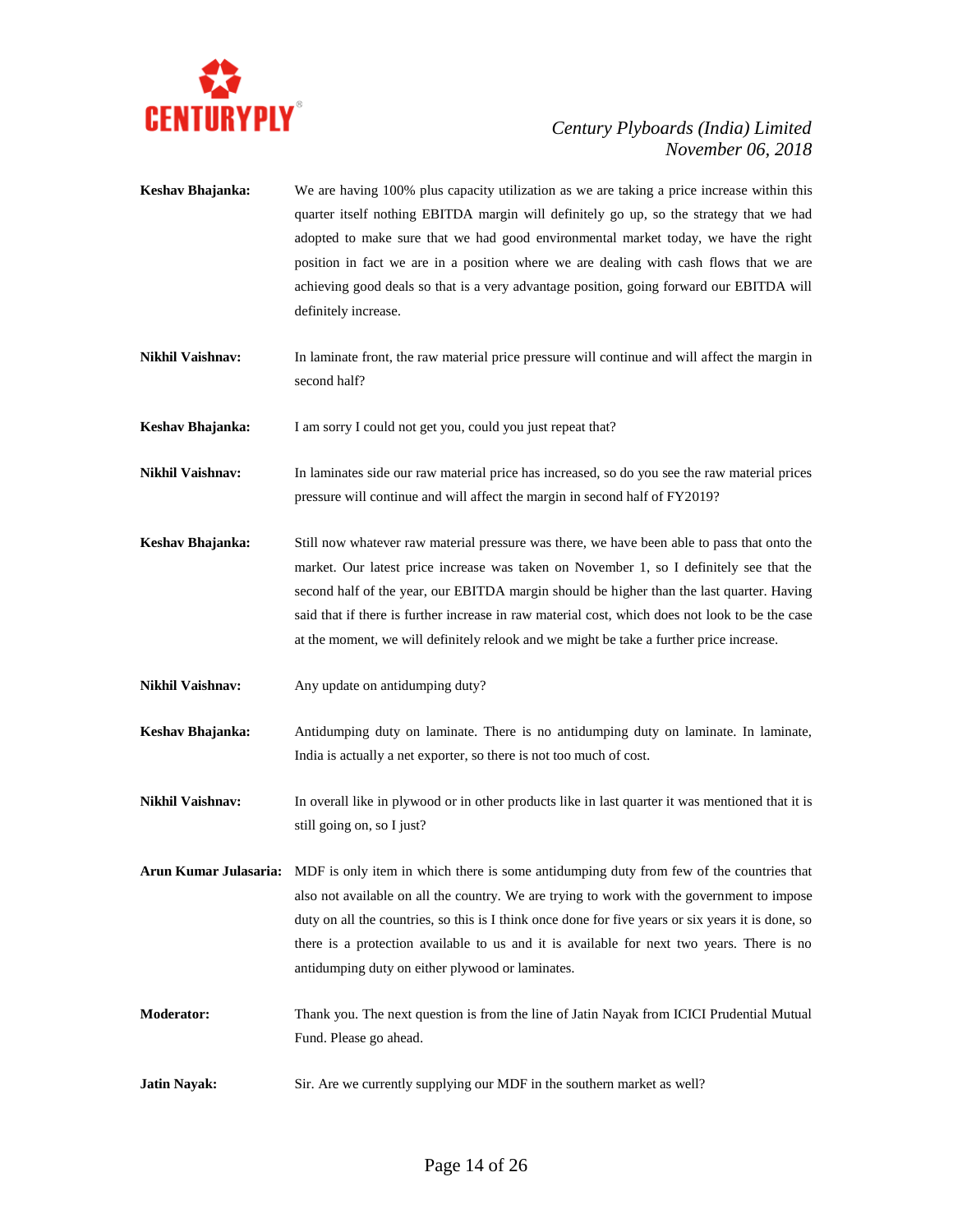

- **Sanjay Agarwal:** Yes, we are supplying in southern market as well and our realization is not too low whether is not certain markets and certain verities have a realization is Southern market it will be higher than even Northern Indian and there is a particular variety, which is actually water proof it is WWR they called it, so that material sells an in Southern India because of proximity to water and that is why that product brings above 30% extra prices. The costs are also little higher, but yes that material sells more in Southern India.
- **Jatin Nayak:** Sir, once the Greenply's capacity comes up in the South do you think our product will be competitive because we will be supplying from the North, but they will have a capacity in the South, so any thoughts on our pricing is going to be post the capacity of your competition comes up?
- Sanjay Agarwal: Whatever price reduction they have to do, they have already done whether they are trying to now bring in some material from South to even central zone whether actually there is Northern plants would be serving, so I do not think that there is any further possibility of prices going down in MDF. Of course if they further reduce and if there is anything then we will have to strategize as per their pricing in the market, but their actions tell me that they are not going to reduce prices. The other thing is actually the cost of timber in South and North, the cost of timber in North in much lesser than the cost of the timber in South, so that also is an advantage to use, but yes we are paying the freight, so that particularly covers up for the difference in the prices, but then the negative side to us is not huge, yes it is there, but then it is covered up by the timber prices.
- **Jatin Nayak:** Then Sir in that case do you see the overcapacity in the North to get absorbed by the southern market if everybody starts to supply in the Southern market because to improve their utilization?
- **Sanjay Agarwal:** Presently Southern India is being served mostly by imports. Now because Dollar has gone up, but still there are old contracts lying and all that is happening so I think in sometime the demand for MDF in Southern Indian will be met by us only. The movement that change happens, I think all of us all our capacities will be consumed. Like you see we are utilizing now particleboard capacity more than 100% and the reason is only one because particleboard has practically stopped being imported already, so that has impacted us in the market in a big way. The same thing should happen with MDF, but yes we are watching, everybody is watching and we keep our fingers crossed for the movement. Yes, I believe that the prices cannot go down further because nobody has the capability to reduce prices anymore. Otherwise in Northern India also people would have reduced further prices. There is huge competition. People are unable to utilize their capacities.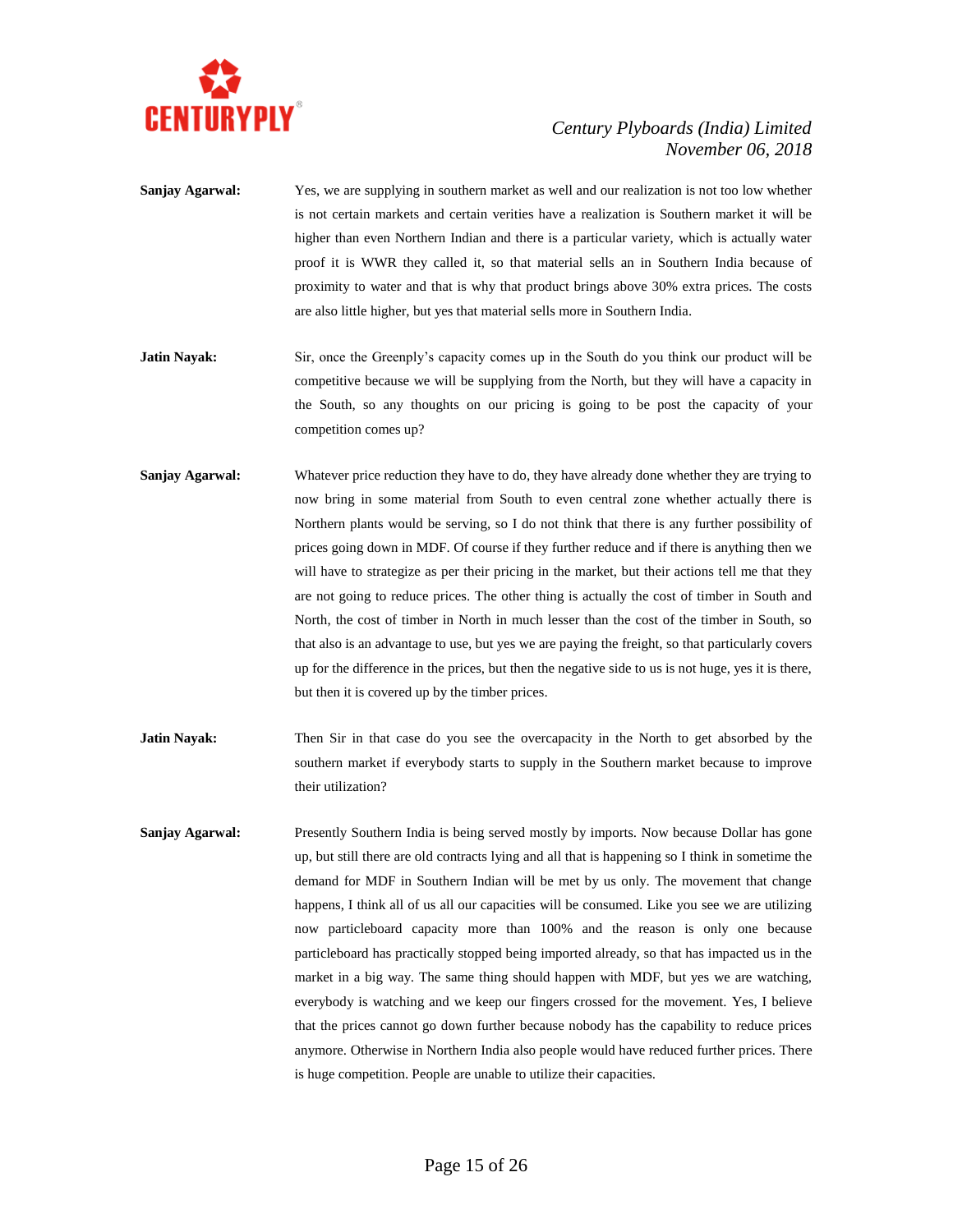

| <b>Jatin Nayak:</b> | Sir the import prices and our prices are broadly more or less the same?                                                                                                                                                                                                                                                                                                                                                                                                                                                                                                                                                                                                                                                                                                                                                                                                                                                                                                                                                                                                                                                                                                                                                  |
|---------------------|--------------------------------------------------------------------------------------------------------------------------------------------------------------------------------------------------------------------------------------------------------------------------------------------------------------------------------------------------------------------------------------------------------------------------------------------------------------------------------------------------------------------------------------------------------------------------------------------------------------------------------------------------------------------------------------------------------------------------------------------------------------------------------------------------------------------------------------------------------------------------------------------------------------------------------------------------------------------------------------------------------------------------------------------------------------------------------------------------------------------------------------------------------------------------------------------------------------------------|
| Sanjay Agarwal:     | Right now we frankly have not compared in last one month or 45 days times. Earlier yes,<br>imported prices were 10% cheaper to us.                                                                                                                                                                                                                                                                                                                                                                                                                                                                                                                                                                                                                                                                                                                                                                                                                                                                                                                                                                                                                                                                                       |
| <b>Jatin Nayak:</b> | That is all. Thank you.                                                                                                                                                                                                                                                                                                                                                                                                                                                                                                                                                                                                                                                                                                                                                                                                                                                                                                                                                                                                                                                                                                                                                                                                  |
| <b>Moderator:</b>   | Thank you. The next question is from the line of Rahul Picha from MultiAct. Please go<br>ahead.                                                                                                                                                                                                                                                                                                                                                                                                                                                                                                                                                                                                                                                                                                                                                                                                                                                                                                                                                                                                                                                                                                                          |
| <b>Rahul Picha:</b> | My question is regarding plantation timber, so three to four years back, there was a lot of<br>oversupply due to which the prices came down sharply for the farmers post which the<br>plantation has reduced significantly so I have been reading some reports in which it was<br>mentioned that the prices have now started going up because it is a four year cycle after<br>which the timber comes to the market, so how is the supply side of plantation and timber<br>shaping right now?                                                                                                                                                                                                                                                                                                                                                                                                                                                                                                                                                                                                                                                                                                                            |
| Sanjay Agarwal:     | There has been no increase as far as plantation timber prices are concerned. There is no<br>increase at all. During the rainy season always because the cutting reduces always the prices<br>go up and then near Diwali again it comes down, so that has happened this year also. As far<br>as your planting cycle is concerned you see very frankly I do not have the data, so I cannot<br>comment, but in Punjab because of our MDF plant we have the distributes about 1.5 million<br>reduced small plant fully we call it we have distributed among farmers, so farmers buy it<br>from us at a reduced price. Suppose it cost Rs.10 we will it to them at Rs.5 and Rs.5 they<br>pay and Rs.5 we pay, so that way we have done about 1.5 million already, but I do not think<br>that there is a reduction in plantation at all. May be a little bit here and there because this<br>has become a kind of I should say because it after five years or 10 years if there is a<br>marriage or there is anything going to happen in their family this is their wealth, so they just<br>plant it and forget it because they do not have to work on that field that all. They work on<br>the paddy fields or something else. |
| <b>Rahul Picha:</b> | Basically what you are saying there is no significant reduction in terms of?                                                                                                                                                                                                                                                                                                                                                                                                                                                                                                                                                                                                                                                                                                                                                                                                                                                                                                                                                                                                                                                                                                                                             |
| Sanjay Agarwal:     | Yes, as far as I know, but I do not have the data, so I cannot actually because you say that<br>you have seen some data. I have not seen any data at all, so I cannot comment.                                                                                                                                                                                                                                                                                                                                                                                                                                                                                                                                                                                                                                                                                                                                                                                                                                                                                                                                                                                                                                           |
| <b>Rahul Picha:</b> | Even if it were to happen at the industry level you are saying that we have some kind of<br>backward integration with the farmer, so that we have our supply secured at least for the<br>next one or two years?                                                                                                                                                                                                                                                                                                                                                                                                                                                                                                                                                                                                                                                                                                                                                                                                                                                                                                                                                                                                          |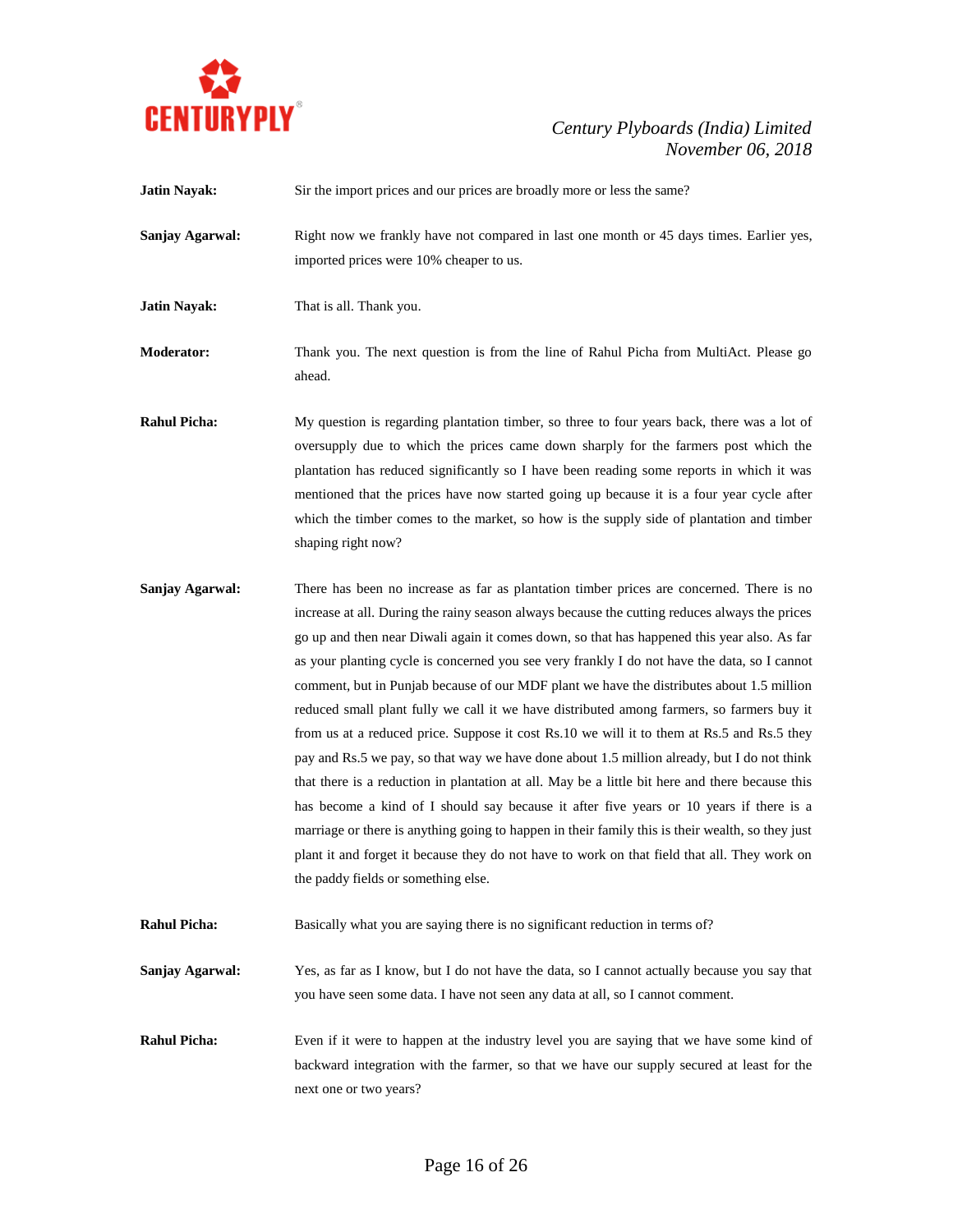

- **Sanjay Agarwal:** No I am not saying that my supply is secured, but we are doing whatever we can to give an impetus to plantation, so that people will plant more and more. If there has been a reduction then the prices will show immediately. The prices have not shown any increase still now.
- **Rahul Picha:** As of now, there is no indication?

**Sanjay Agarwal:** As of now and the industry can afford a little bit of increase. It really does not matter.

- **Moderator:** Excuse me. This is the operator. Sir may we request you to come back in the queue for a follow up please, as we have several participants waiting. Thank you. The next question is from the line of Kshitij Bansal from Albert Ross Capital. Please go ahead.
- **Kshitij Bansal:** Good afternoon gentlemen. I just want to kind of understand from your vantage point post the implementation of GST? There was a structural shift happening in your favor with the unorganized sector for getting you know kind of converted more in the organized part of it? I was just kind of wandering know how do you see this momentum in its current state and going forward how you can say you this particular process will kind of continue and at what rate? I am just trying to have you your inputs on this part?
- **Keshav Bhajanka:** There is definitely a benefit that the important and the benefit should keep improving if you going to happen there is any change and there takes a bit of time. The government is facing numerous challenges and I think that over the course of time, they will have to become a little more stringent in terms of monitoring what exactly is going on. I do not think that the pilferages have been completely dropped out yet. Having said that there is definitely an improvement in the market and there is a shift away from unorganized to organized in the sense that there is much more capacity in white than in black, which has never the case prior to this. The cost for our competition in terms of unorganized that there is definitely and this is only going to help us going forward.
- **Kshitij Bansal:** My concern is managing on the fact although this particular shift it seems pretty evident and a lot of other players used to have you know partnered with unorganized players so that they manage the lack of capacity that caters to the additional markets. There are certain companies, you are directly putting more capex expansion and so, just wondering if something has been thought about whether some kind of a partnership or alliance would be partnered with the unorganized players and you can continue to cater your markets better without incurring what other are doing through the internal accruals.
- **Keshav Bhajanka:** You see what we are seeing that there an increase in the price. Earlier if you look at market like Gujarat, when the unorganised brand was selling at close to Rs.50. Today, they are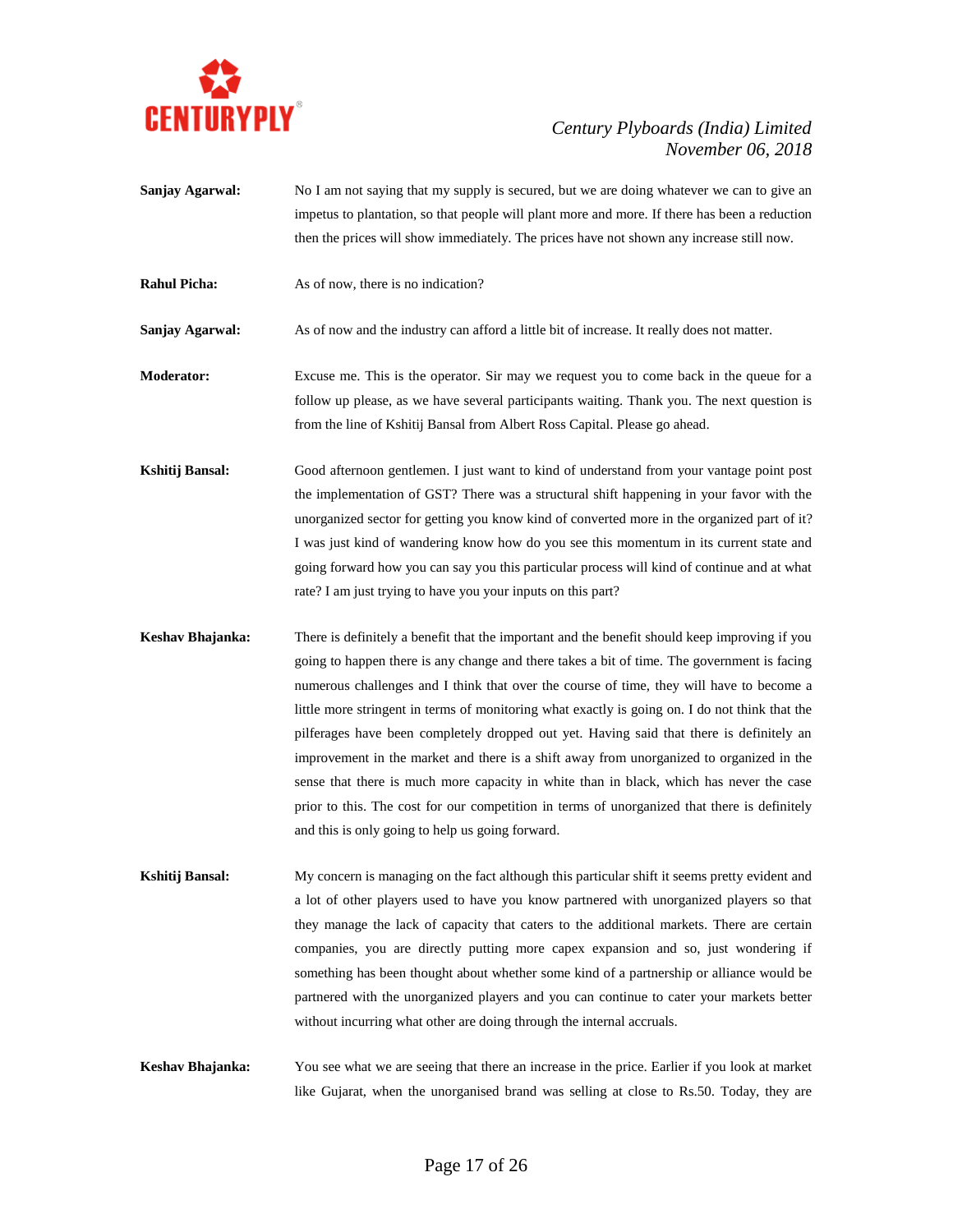

selling same as close to Rs.60, so the cost advantage they used to have, after being organized that happening is difficult, so I do not think that this advantage that they had is likely to continue in the future.

**Kshitij Bansal:** Thank you.

**Moderator:** Thank you. The next question is from the line of Siddharth Rajpurohit from JHP Securities. Please go ahead.

Siddharth Rajpurohit: Good afternoon Sir. Sir currently the interest rate cycle is upwards and also liquidity, there are some correction, what is your assessment because is it going to slow down because it is already slow and also a discretionary spending is also coming down, so your assessment for demand on your products and also if you can Sir in the shorter phase and longer phase, shorter phase in six months what will happen and longer phase is two to three years?

**Arun Kumar Julasaria:** Our Chairman, Mr. Bhajanka has also joined.

**Sajjan Bhajanka:** I heard the question. Actually you see debt equity ratio is quite strong in our case, so competitively like now also we have CC limit of Rs.300 Crores plus and we hardly utilize Rs.100 Crores, so that way there is ample surplus and even like promoters, they also keep some money with the company at the lowest interest rate and promoters, they have more money, but because CC underutilized we have less utilisation, so we are not able to keep our money in the company whereas it would the first preference, so that way the liquidity prolongs the cash crunch, this I do not foresee in the near future.

- **Siddharth Rajpurohit:** Sorry Sir my question was on the other side on the demand side, so there is liquidity crisis in the overall economy because of NBFCs is not having money or that is interested the other side, so demand side what is your opinion? what is the scenario there Sir because you have the first?
- **Sajjan Bhajanka:** There is liquidity crunch, definitely there is pressure on the realization, but we are following very lower system. Our entire billing and realization is based on SAP, so SAP controls, if they are delayed by even one day, SAP blocks the billing, so Century almost all the dealers and they are the best of the lot in the bigger area, so that way they are strong and at the same time billing will be stopped and somebody who is a regular defaulter then we can cancel their agency, dealership.

**Siddharth Rajpurohit:** Sir demands, how do you see demand in the six months?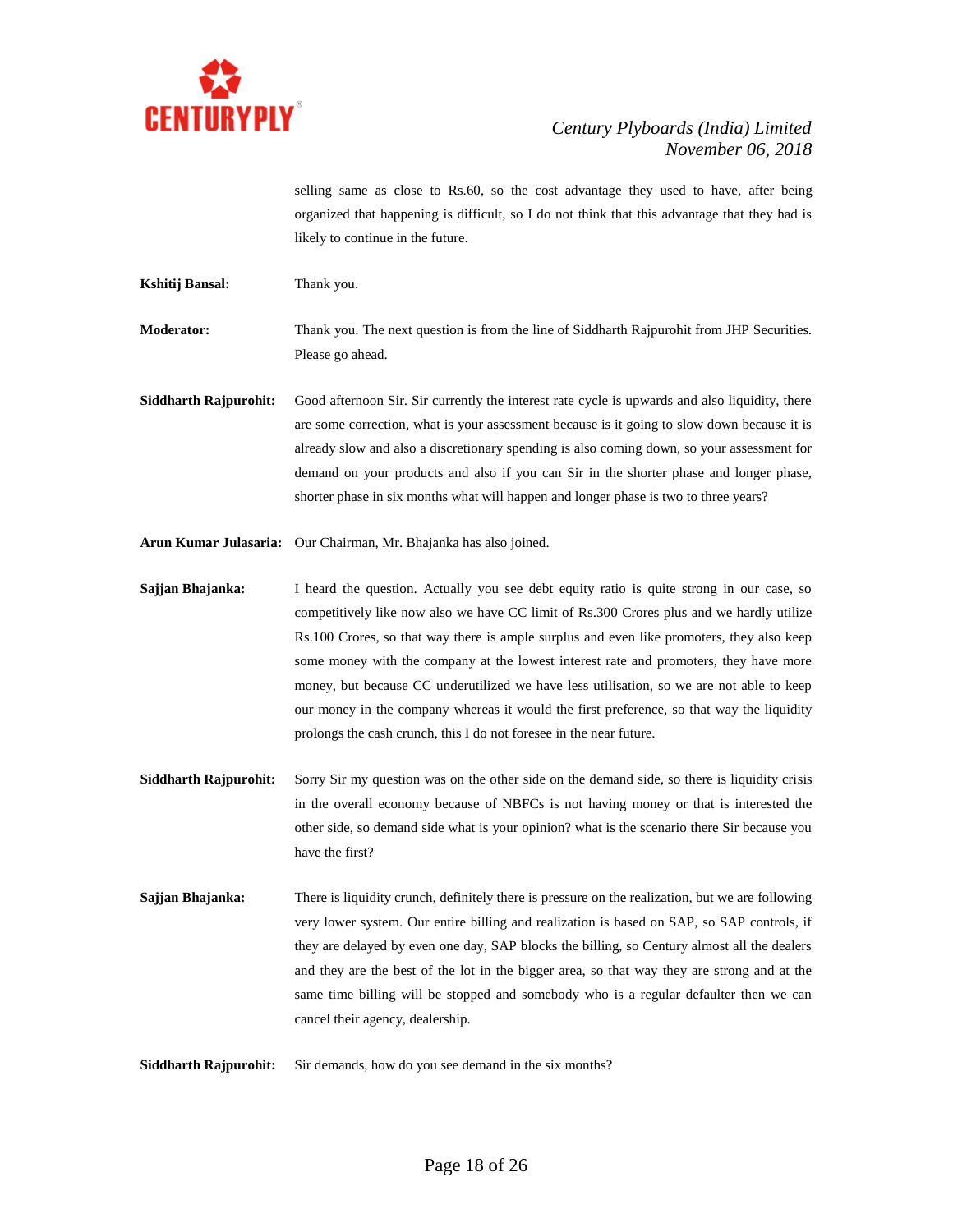

- **Sajjan Bhajanka:** Demand for our product it is increasing. I think my earlier question, they might have shared with you, the last quarter is almost the best quarter although so demand is continuously increasing and the benefits comes from the GST because of the level playing field, because the price, our prices has decreased due to GST and the unorganized cost increased so that in our favor. So that is why we are more competitive now. Earlier we are selling 50% higher than unorganized. So that time people used to pay us 50% more, so now there are more people were ready to pay 25% more.
- **Siddharth Rajpurohit:** Thank you very much and all the best.
- **Sajjan Bhajanka:** I need to say if you talk of liquidity count it has not affected us. if you are pointing to us IL&FS company and other NBFCs we have not felt any impact of that point housing finance market may be there compare will come later on but still no impact that is felt because of the housing finances is coming from there NBFCs.
- **Siddharth Rajpurohit:** Thank you.
- **Moderator:** Thank you. The next question is from the line of Ronil Dalal from Ambit Capital. Please go ahead.
- **Ronil Dalal:** A question was that you have mentioned few calls earlier that MP, Chhattisgarh and Odisha in the premium market was slightly weaker or reduced, so are we facing that anywhere across India now?
- **Sanjay Agarwal:** Because we have launched those Sainik 710, which is lower price product and because of that we are able to enter include the Tier 2 and Tier 3 cities and towns and that is actually you will see I do not think the data is available with you, but we see that surprisingly our premium sale is also increasing, our growth the total growth into plywood segment is about 16%, but the growth in our premium segment is also about 9% to 10%, which is excellent actually. Otherwise, we were fearing that because when we introduced all these products of IS710, Sainik etc., our premium will suffer, but our premium is also growing at this noted the some, but quite wonderful.
- **Ronil Dalal:** Going ahead do you think Sainik volumes will grow much faster than the previous segment?
- **Sanjay Agarwal:** Yes, that is general. It is possible. It is evident to every other commodity or product actually. The lower price segment will always grow faster.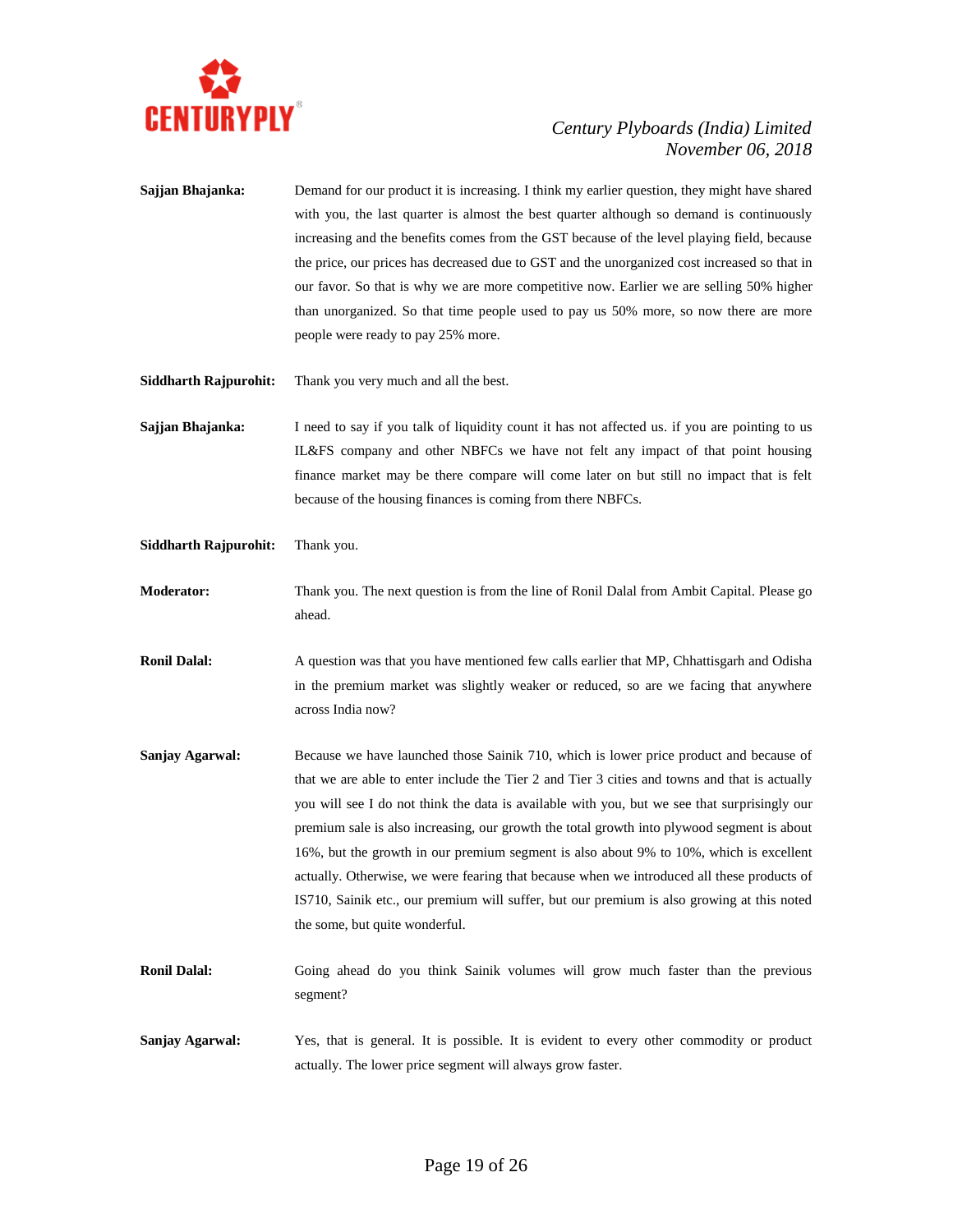

- **Ronil Dalal:** Right. Sir my other question is that you know your earlier guided that laminates and MDF margin would expand, but it has contracted it is most significantly, so Sir any kind of comment on that, what is the any specific reason on why we are not able to meet that guidance?
- **Keshav Bhajanka:** When you look at both these products, laminates or MDF there is a line, alongside that in laminates there is substantial raw material cost increase and all which is a major component that has gone up substantially and this is unprecedented. It has increased in the past year by close to Rs.75 to Rs.80, so that is the reason why our margins are looking very lower and in fact, we have taken a price increase which is the effect of the two efforts, so in the second half of the year we should definitely be looking at improved EBITDA margins. As far as MDF is concerned, last quarter there was a lower cash utilisation and that together with the fact that there was a limited drop in realization has impacted our margins, but as MD has already said earlier in the call, we could not see much of a raw material prices going upward and with higher capacity utilisation EBITDA margins will definitely go up.
- **Ronil Dalal:** Sir so you mentioned for MDF, there has been lower realization, but what I was actually trying to understand is that any reason why there has been in a lower realization, so both laminates and MDF both you are facing overcapacity?
- **Keshav Bhajanka:** But in laminates, there has not been a drop in realization, it is actually due to raw material pricing pressure that the margin has fallen but in the case of MDF, it is due to overcapacity in the market, which is reducing realization.
- **Ronil Dalal:** Thanks that is all from.
- **Moderator:** Thank you. The next question is from the line of Priyanka Mehta an Individual Investor. Please go ahead.

**Priyanka Mehta:** My first question was, the turnover has increased year-on-year, but EBITDA margin has decreased your year-on-year what could be the reason for that in this quarter?

**Arun Kumar Julasaria:** As I said in my opening remarks our EBITDA margins has increased because of increase in cost of raw material. The increase in raw material cost is still to be fully passed on to the consumer. As I said, we are selling the branded product and not commodity, we cannot pass on the increase on the raw material price so it is getting passed on but it will take a few months in fact. Part of the increase is in this quarter so the EBITDA margins will further improve, but as on the year EBITDA margins will increase. In case plywood, at least it will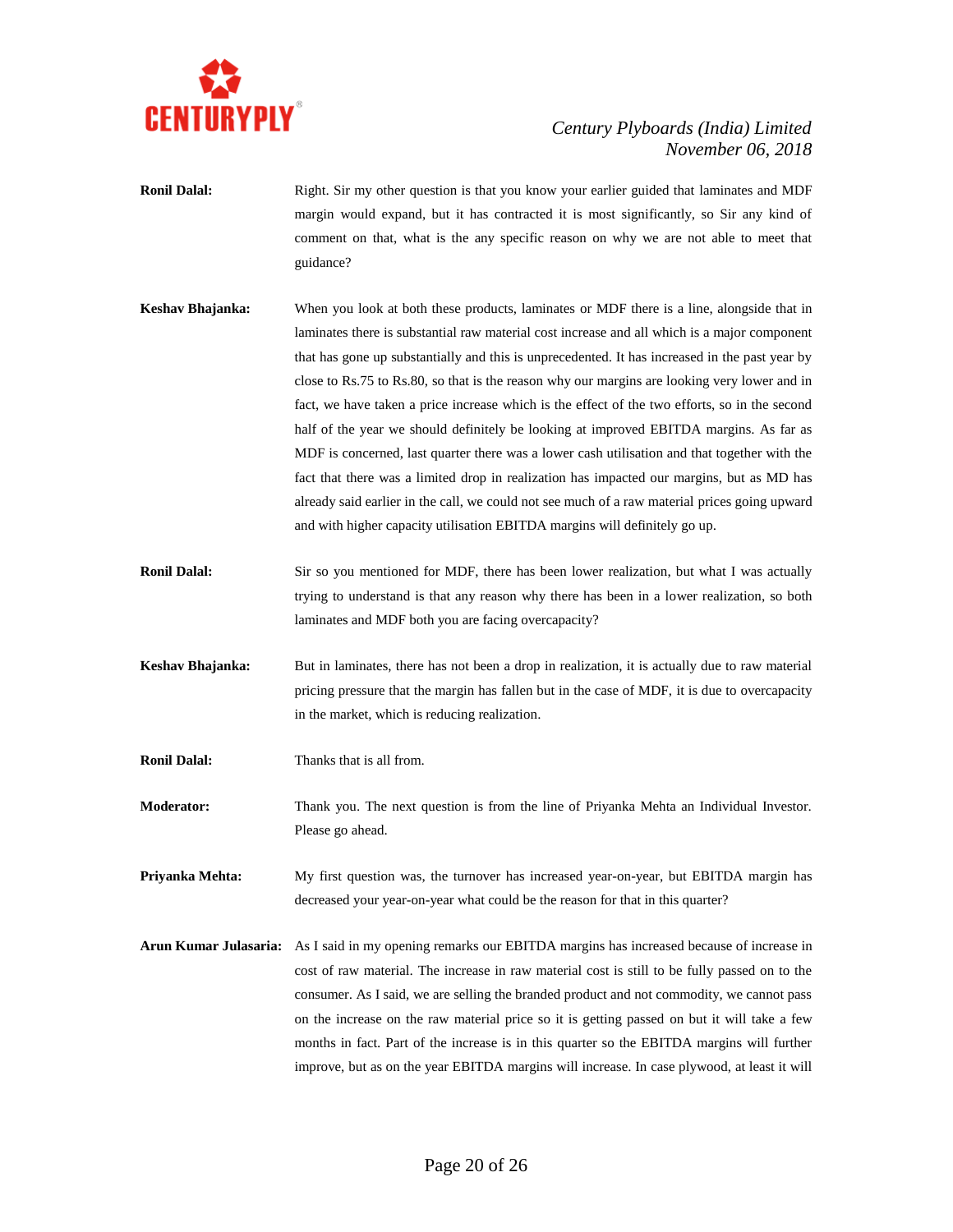

be 16%, in case of laminates, it will improve and in case of MDF also it will improve because the capacity utilisation will be there.

- **Priyanka Mehta:** Thank you.
- **Moderator:** Thank you. We will take the next question from the line of Neha Talreja from Edelweiss Securities. Please go ahead.
- **Neha Talreja:** Sir my question is actually pertaining to laminates, so I think the guidance from the management is that though laminates margin decrease that have seen solely due to the raw material price pressure and as you have taken the price increase, is the price increase enough and our margins will back to the level of 10% to 12% that we were seeing earlier?
- **Keshav Bhajanka:** Post the price increase, I am sure that within the next quarter itself, we will see margin back to 12%. I mean from Q3 itself.
- **Neha Talreja:** What is the volume growth guidance for laminate segment now, you know this quarter was impacted to the base quarter of restocking what we assume for the complete year in the laminate segments?
- **Keshav Bhajanka:** We should be looking a double digit.
- **Neha Talreja:** Double-digit volume growth it is somewhere about may be 14% to 15%. Are we looking a 14% to 15% or may be higher digit growth as we were targeting earlier of about 18% to 20%.
- **Keshav Bhajanka:** We are looking at lower growth figure than we are anticipating. Like I said, there is open plan in the market as such there is a problem and we are looking at 10% to 12% growth for financial year.
- **Neha Talreja:** Okay, my last question was related to plywood, can you just you know there have a breakup what is the kind breakup between Sainik and premium brand segment?
- **Sanjay Agarwal:** You see we divided to 2 parts, one is like premium and the non-premium segments about 50:50 now.
- **Neha Talreja:** It is now 50:50 compared to last year it was?
- **Sanjay Agarwal:** Actually it is very difficult for me really remember.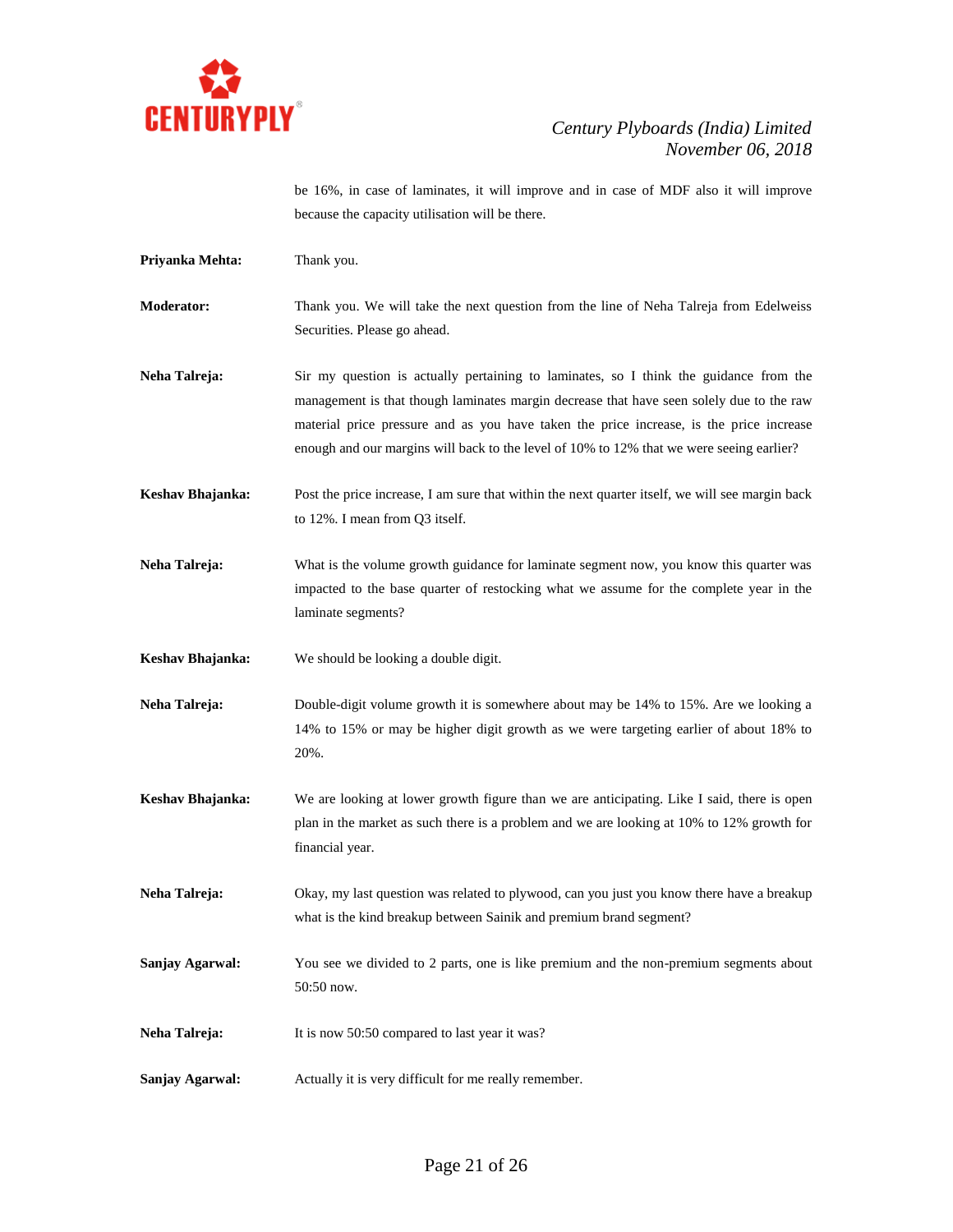

**Neha Talreja:** Or if it all can you just say what is the proportion of the newly launched Sainik 710 in the total entire plywood volumes right now? **Sanjay Agarwal:** Sainik 710 is 10% and then about the bond, which we have given it is about 12.5% to 15%. **Neha Talreja:** Okay. Remaining would be the Sainik and then the premium 50:50? **Sanjay Agarwal:** It will be Sainik, MR, and then there are many different timbers. We will give you the detail. It is not a problem. **Neha Talreja:** Sure, we will do that, thank you so much Sir and all the best. **Moderator:** Thank you. The next question is from the line of Ashish Poddar from Anand Rathi. Please go ahead. **Ashish Poddar:** Good afternoon Sir. I have two questions; one is on the MDF raw material side, so what is the geographical mix, how much we have sold for MDF? My second question is on the MDF margin, so currently well plywood margin is somewhere around 16%, which is even given higher than your competitors, which is for them, it is 15% but we are at 15% to 16% so we are definitely doing better, but then you look at the MDF margin it is still somewhere upward of 20% plus, so do you think in the long-term is MDF margin will come back to 15% kind of margin, which is closer to the plywood margin what is your thought on that? Thank you. **Keshav Bhajanka:** You see there is oversupply, which is the primary reason why there is a pressure on margin. Long-term, I definitely see higher EBITDA margin and MDF, closer to 15% to 20% because the capexes of MDF is potentially high to justify the EBITDA margins need to be higher. However, in the next year or so, I believe this overcapacity is going to be absorbed. Post fact, the EBITDA margin should start rising and I think long term 15% to 20% is sustainable EBITDA margin that we are envisaging. **Ashish Poddar:** Okay and on the MDF raw material geographical mix Sir? **Keshav Bhajanka:** By geographical mix, I do not understand quite understand your question? **Sanjay Agarwal:** We are buying all our raw material from our internal only. It is mostly either Punjab, Haryana, or Uttarakhand that given only, so it is that zone only, is that you meant or there is something else. Ashish Poddar: So do you think it is mostly 100% domestic?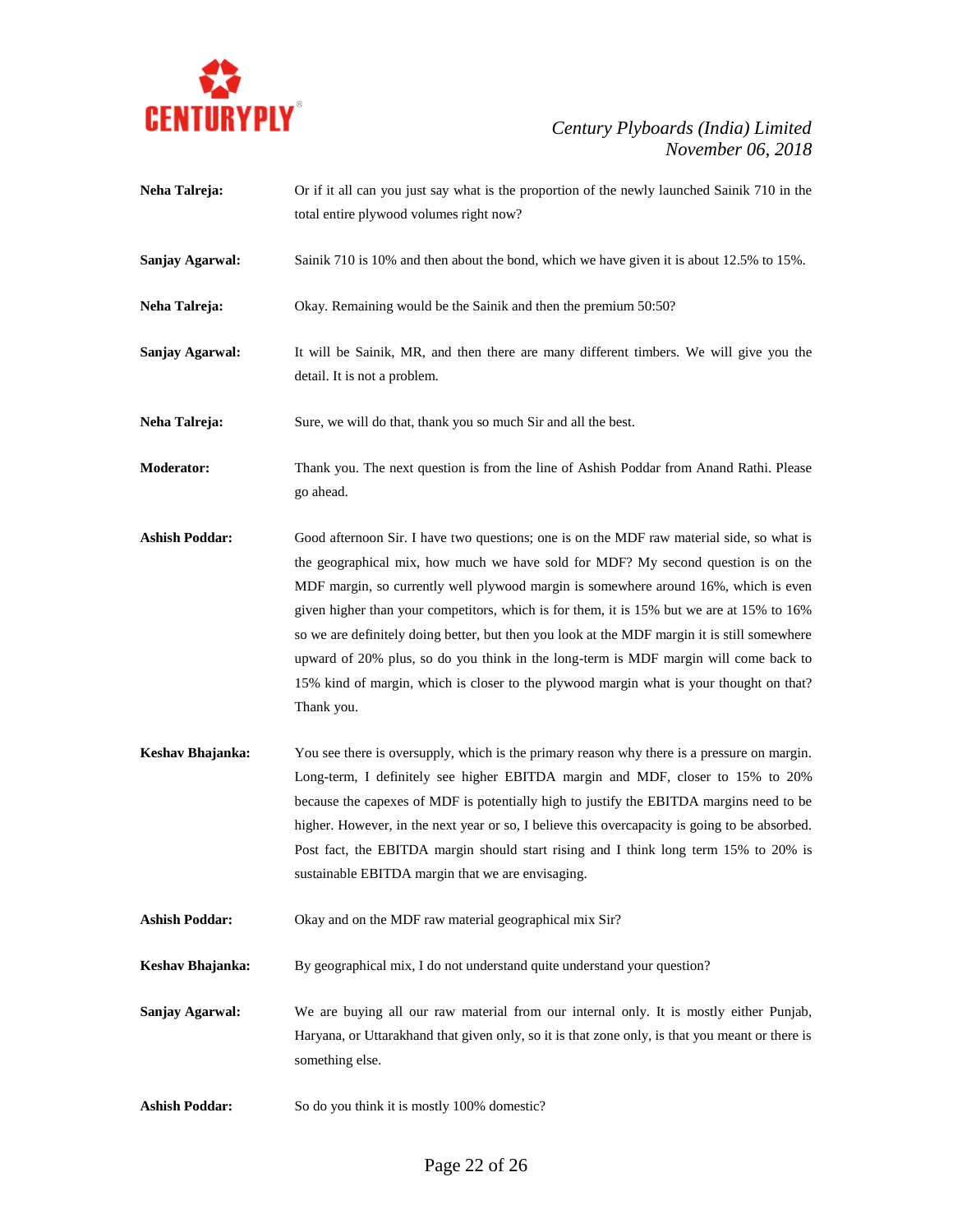

- **Sanjay Agarwal:** Not only domestic, but it is actually from maximum of 100 to 150 kilometers of our factory actually, but then I think the person who asked the question is unable to hear us. **Moderator:** We will take the question from the line of Arun Baid from Bank Of Baroda Capital Markets. Please go ahead. Arun Baid: Sir just I wanted to ask you know in last call we have guided for 25% revenue growth and 16% blended margins, so most of thing which is happened with MDF and laminates in this
- **Keshav Bhajanka:** Definitely, we can look at 20% growth for this year in terms of revenue and in terms of margins yes there was a little bit pressure that is the way, but we are still going to try to maintain 16% for the entire year, it might be a little difficult, the second half of the year we will be look at 16%.

quarter, do you thinks if this is the guidance for the full year?

- **Arun Baid:** Okay and just one more thing was based on what you said MDF utilization at 70%, still be should do about 310 to 320 Crores I am correct when I say that?
- **Keshav Bhajanka:** Sorry could you repeat that one.
- **Arun Baid:** Based on the guidance of the full year of 70% utilization of MDF, which gave in the call right now. We should be doing somewhere around 310 to 315 Crores of turnover is that correct Sir?
- **Keshav Bhajanka:** No I do not believe that it will be doing that much, I think that this year we will be looking at 250 to 300 Crores from the MDF.
- **Arun Baid:** Assuming that number happens then the margin is there should be how much because we have the first half margins already known, so if we do 300 Crores or 250 Crores can we do 13 to 14% margins of MDF?
- **Keshav Bhajanka:** We will definitely do 12% to 15% margins for the year.
- **Arun Baid:** Thank you very much.
- **Moderator:** Thank you. The next question is from the line of Prashant Kothari from Pictet. Please go ahead.
- **Prashant Kothari:** The first question is on laminates. I think the last quarter you are sounding much more positive, but this quarter we are seeing a drop in volumes, so what is change so much?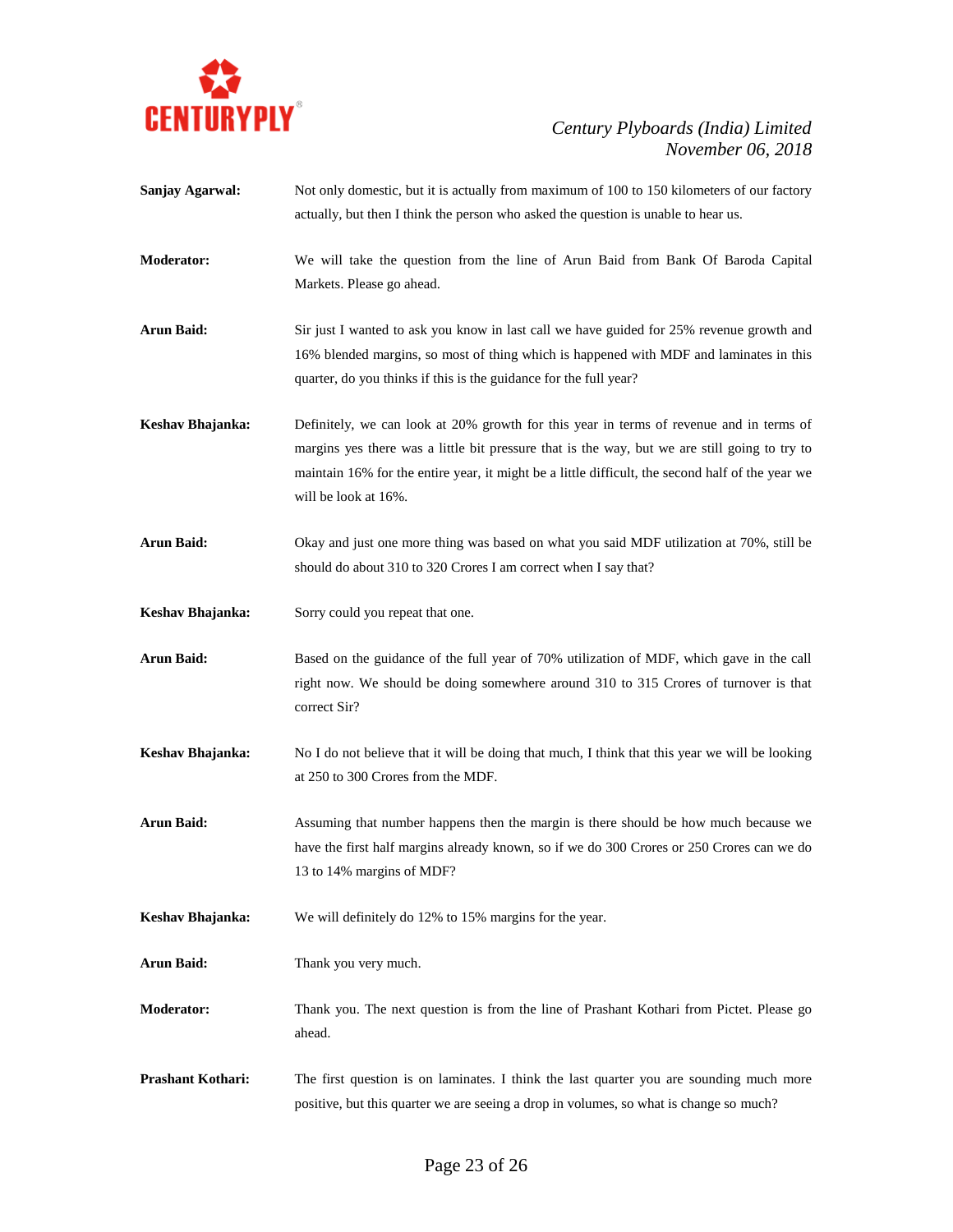

- **Keshav Bhajanka:** You see last year this was the highest quarter. Last year the effect of destocking was there in first quarter and restocking was there in the second quarter so that element of the higher base has definitely led to us this year looking at a lower segment. Having said that the market pressure was due to oversupply. We believe then the second half we are going to be better prepared. I think the strategies and the correct actions that we have to take and we have already taken. In the second half, we are going to look at a better growth in terms of margins, the margins were lower because of the raw of material cost and these have now been passed to the market.
- **Prashant Kothari:** Second question was on the margins on the plywood business from what I recall your margins in the non-premium segments have been pretty higher than the premium segment was that one reason why our margins were higher this quarter or was there any significant?
- **Sanjay Agarwal:** Our margins in our premium segment were higher than the non-premium segment. So our profits in our premium segment is higher than the non-premium segments, it is about 3% that is about may be 20% higher than the non-premium segment and I think are you asking would the growth and also the profitability.
- **Prashant Kothari:** Somehow my understanding was that your non-premium segment mix is higher margins in the premium segment?
- **Sanjay Agarwal:** No, the non-premium segment has a possibility of higher growth because of the markets share on all India basis the middle segment is about 50%, 55% to 60% of the total pie and the premium segment is only 10% to 15%, so now when we have entered into the bigger pie so the growth will be much, much higher.
- **Prashant Kothari:** Okay fine. So what was the big reason for the increasing plywood margins Sir?
- **Sanjay Agarwal:** If you look at our earlier in the calls, we had predicted that our plywood sale will increase so that has increased to about 15% and we had also predicted that our margins because whenever the cost increase you know the phenol cost increased or the melamine cost has increased, so the passing on takes some time actually. When the cost increased, then we go to the market we tell them they will take another one month or 45 days to really implement the new price list in plywood is slower and I think depends on plywood market situation. So it has taken sometimes and we have implemented all the increases in the market and that is why the profits have again back to normal, which were the profits last year also.

**Prashant Kothari:** Thank you very much.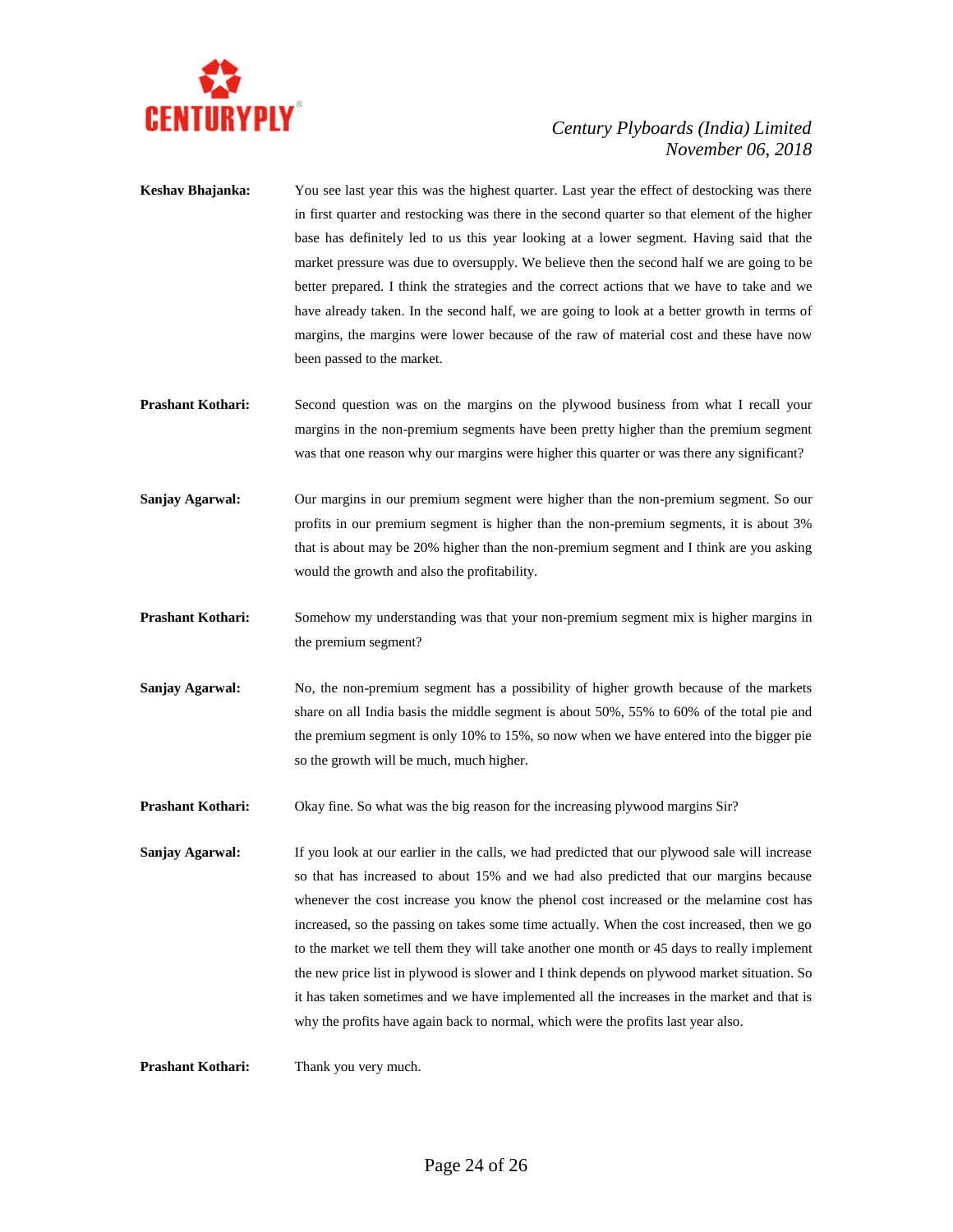

- **Moderator:** Thank you. The next question is from the line of Pranav Mehta from Equirus Securities. Please go ahead. **Pranav Mehta:** Thank you Sir for taking my question. Sir one thing I wanted to understand is that besides Century, Action and Greenply and Rushell décor is there any big capacity coming up in MDF anytime soon in India? **Sanjay Agarwal:** Not to my notice. **Pranav Mehta:** Sir on the other side, are you hearing anything from the unorganized plywood players how they are currently doing because I think many of them have been seen the working capital getting stretched and muted demand also hitting them, so are you hearing anything on the ground whether they are facing any difficulties and they have taken any price hike in plywood or something like that?
- **Keshav Bhajanka:** You see the unorganized sector had to take the price rise. It is the time I think people are definitely under lot of pressure they are quite few people who have approached that I think record number people have approached us in the last quarter for JV or for us to take up bigger capacities for us for them to do some sort of job work for us. So I think there is a lot of stress in the market. I could take price rise, but I told them the price rise is very well factored in the market, so there is a lot of pressure being created in the system and may be a few of weak players will have to shut down like last year.

**Pranav Mehta:** I mean in the same as I think in the laminates are there?

- **Keshav Bhajanka:** Definitely in laminates from what I have heard from the market and what I have heard from a few manufacture first hand, they are breathing, they are actually in credit cash losses, so I do not think that model is well preferred so I think somewhere along there has to be a start of point and we have seen this before, it is earlier also there was overcapacity that has been created and once the market became a little tight then people would have either shutdown capacities or have to reduce the overall working, so we have seen the same situation in the market today.
- **Pranav Mehta:** Thank you Sir. **Moderator:** Thank you. Ladies and gentlemen due to paucity of time that was the last question. I now hand the conference over the Mr. Ronil Dalal from Ambit Capital for closing comments. **Ronil Dalal:** Thank you Mr. Bhajanka and Mr. Julasaria for taking on the time for this call on behalf of Ambit Capital. I wish you all the very best for the remainder of the year and thank you